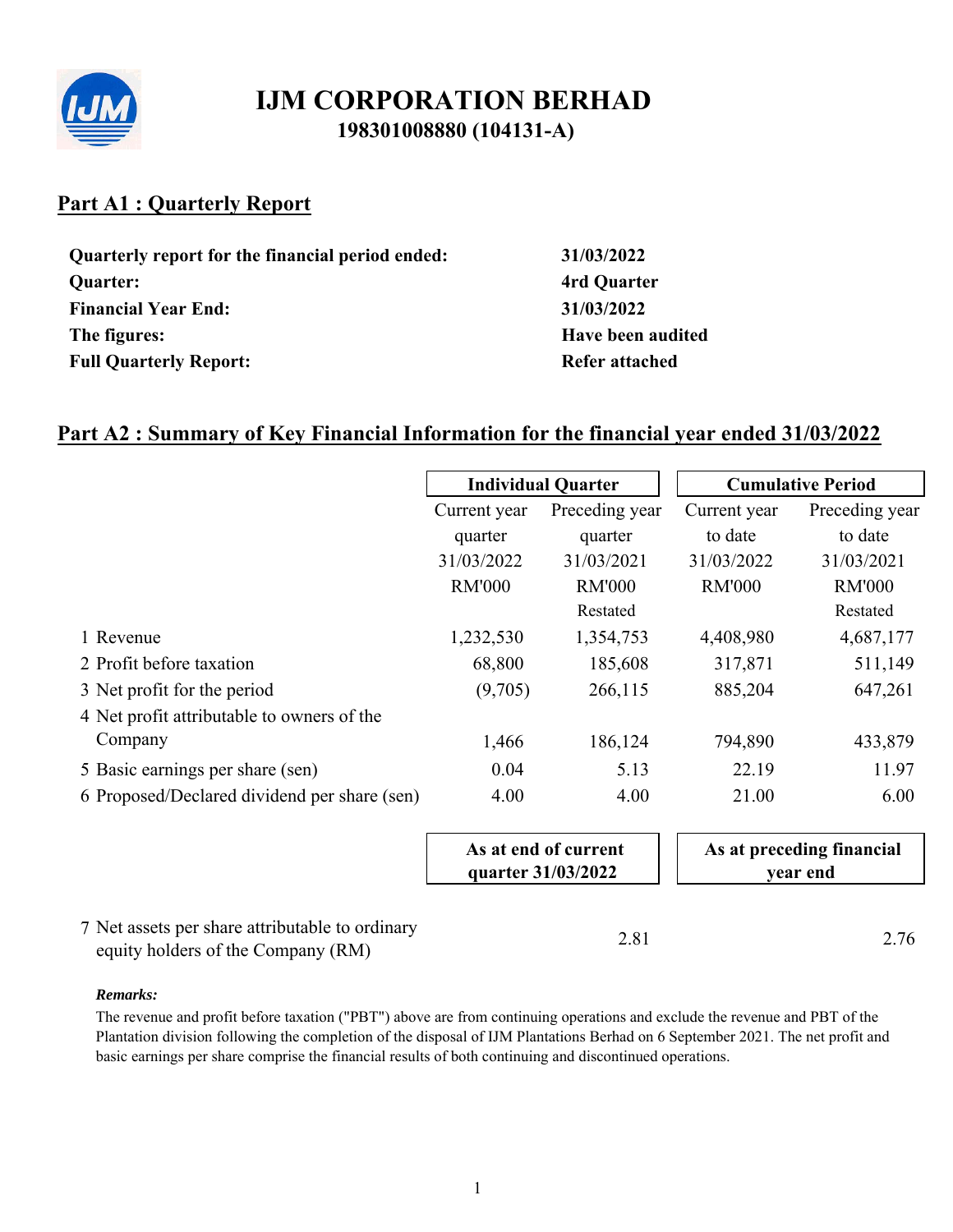#### **CONDENSED STATEMENT OF COMPREHENSIVE INCOME**

|                                                                   | <b>Individual Quarter</b> |                 |           | <b>Cumulative Period</b> |                 |               |  |
|-------------------------------------------------------------------|---------------------------|-----------------|-----------|--------------------------|-----------------|---------------|--|
|                                                                   | Current                   | Preceding       | Change    | Current                  | Preceding       | Change        |  |
|                                                                   | year                      | year            | $(+/-)$   | year                     | year            | $(+/-)$       |  |
|                                                                   | quarter                   | quarter         |           | to date                  | to date         |               |  |
|                                                                   | 31/03/2022                | 31/03/2021      |           | 31/03/2022               | 31/03/2021      |               |  |
|                                                                   | <b>RM'000</b>             | <b>RM'000</b>   | $\%$      | <b>RM'000</b>            | <b>RM'000</b>   | $\frac{0}{0}$ |  |
|                                                                   |                           | <b>Restated</b> |           |                          | <b>Restated</b> |               |  |
|                                                                   |                           |                 |           | (Audited)                | (Audited)       |               |  |
| <b>Continuing operations</b>                                      |                           |                 |           |                          |                 |               |  |
| Operating revenue                                                 | 1,232,530                 | 1,354,753       | $-9.0\%$  | 4,408,980                | 4,687,177       | $-5.9%$       |  |
| Cost of sales                                                     | (969, 697)                | (1,050,940)     | $-7.7%$   | (3,646,889)              | (3,808,071)     | $-4.2%$       |  |
| Gross profit                                                      | 262,833                   | 303,813         | $-13.5%$  | 762,091                  | 879,106         | $-13.3%$      |  |
| Other operating income                                            | 107,839                   | 152,343         | $-29.2%$  | 292,501                  | 315,081         | $-7.2\%$      |  |
| Foreign exchange differences                                      | (21, 473)                 | 497             | -4420.5%  | (23, 035)                | 33,086          | $-169.6%$     |  |
| Tendering, selling and distribution                               |                           |                 |           |                          |                 |               |  |
| expenses                                                          | (1,684)                   | (6,665)         | $-74.7%$  | (28, 547)                | (31,629)        | $-9.7%$       |  |
| Administrative expenses                                           | (79, 887)                 | (88, 599)       | $-9.8%$   | (297,099)                | (260, 838)      | 13.9%         |  |
| Other operating expenses                                          |                           |                 | 27.9%     |                          |                 |               |  |
|                                                                   | (125, 856)                | (98, 435)       |           | (168, 431)               | (151,218)       | 11.4%         |  |
| Operating profit before finance cost                              | 141,772                   | 262,954         | $-46.1%$  | 537,480                  | 783,588         | $-31.4%$      |  |
| Finance cost                                                      | (50, 013)                 | (51, 596)       | $-3.1%$   | (188, 295)               | (198, 256)      | $-5.0\%$      |  |
| Operating profit after finance cost                               | 91,759                    | 211,358         | $-56.6%$  | 349,185                  | 585,332         | $-40.3%$      |  |
| Share of losses of associates                                     | (28, 574)                 | (37,391)        | $-23.6%$  | (64, 082)                | (84, 379)       | $-24.1%$      |  |
| Share of profits of joint ventures                                | 5,615                     | 11,641          | $-51.8%$  | 32,768                   | 10,196          | 221.4%        |  |
| Profit before taxation                                            | 68,800                    | 185,608         | $-62.9%$  | 317,871                  | 511,149         | $-37.8%$      |  |
| Income tax expense                                                | (78,957)                  | 20,403          | -487.0%   | (182, 935)               | (78, 895)       | 131.9%        |  |
| (Loss)/profit from continuing operations                          | (10, 157)                 | 206,011         | $-104.9%$ | 134,936                  | 432,254         | $-68.8\%$     |  |
| Profit from discontinued operation                                | 452                       | 60,104          | $-99.2%$  | 750,268                  | 215,007         | 249.0%        |  |
| Net (loss)/profit for the period                                  | (9,705)                   | 266,115         | $-103.6%$ | 885,204                  | 647,261         | 36.8%         |  |
| Other comprehensive income/(loss) (net<br>of tax):                |                           |                 |           |                          |                 |               |  |
| Items that will not be reclassified to                            |                           |                 |           |                          |                 |               |  |
| profit or loss:                                                   |                           |                 |           |                          |                 |               |  |
| Actuarial gain on defined benefit plan                            |                           |                 |           |                          |                 |               |  |
| of continuing operations                                          | 135                       |                 |           | 135                      |                 |               |  |
| Actuarial loss on defined benefit plan                            |                           |                 |           |                          |                 |               |  |
| of discontinued operation                                         |                           | (639)           |           |                          | (639)           |               |  |
| Items that may be reclassified<br>subsequently to profit or loss: |                           |                 |           |                          |                 |               |  |
| Currency translation differences of                               |                           |                 |           |                          |                 |               |  |
| foreign operations                                                | (3,957)                   | 26,678          |           | 18,944                   | 32,382          |               |  |
| Currency translation differences of                               |                           |                 |           |                          |                 |               |  |
| discontinued operation<br>Realisation of other comprehensive      |                           | 1,485           |           | 10,930                   | 60,977          |               |  |
| (income)/loss arising from disposal of                            |                           |                 |           |                          |                 |               |  |
| subsidiary                                                        |                           | (5, 816)        |           | 48,779                   | 2,250           |               |  |
| Share of other comprehensive                                      |                           |                 |           |                          |                 |               |  |
| (loss)/income of associates                                       | (161)                     | 943             |           | 96                       | 264             |               |  |
|                                                                   | (3,983)                   | 22,651          | $-117.6%$ | 78,884                   | 95,234          | $-17.2%$      |  |
| Total comprehensive (loss)/income for<br>the period               | (13,688)                  | 288,766         | $-104.7%$ | 964,088                  | 742,495         | 29.8%         |  |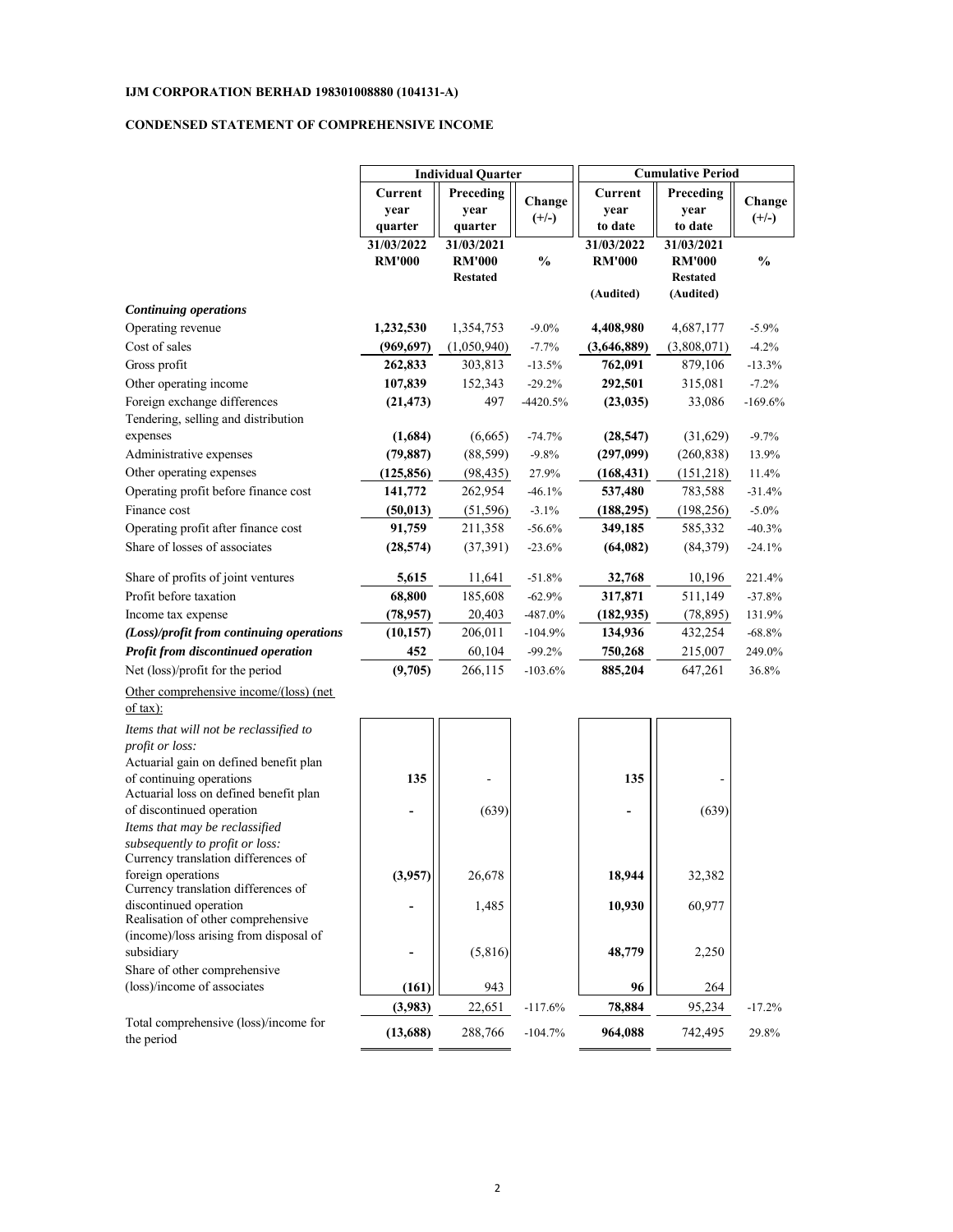#### **CONDENSED STATEMENT OF COMPREHENSIVE INCOME**

|                                                                                        | <b>Individual Quarter</b> |                              |                   | <b>Cumulative Period</b>   |                              |                   |  |
|----------------------------------------------------------------------------------------|---------------------------|------------------------------|-------------------|----------------------------|------------------------------|-------------------|--|
|                                                                                        | <b>Current</b><br>year    | Preceding<br>year<br>quarter | Change<br>$(+/-)$ | Current<br>year<br>to date | Preceding<br>year<br>to date | Change<br>$(+/-)$ |  |
|                                                                                        | quarter<br>31/03/2022     | 31/03/2021                   |                   | 31/03/2022                 | 31/03/2021                   |                   |  |
|                                                                                        | <b>RM'000</b>             | <b>RM'000</b>                | $\frac{0}{0}$     | <b>RM'000</b>              | <b>RM'000</b>                | $\frac{0}{0}$     |  |
|                                                                                        |                           | <b>Restated</b>              |                   |                            | <b>Restated</b>              |                   |  |
| Net (loss)/profits attributable to:-                                                   |                           |                              |                   |                            |                              |                   |  |
| <b>Continuing operations</b>                                                           |                           |                              |                   |                            |                              |                   |  |
| Owners of the Company                                                                  | 1,014                     | 153,855                      | $-99.3%$          | 102,067                    | 318,622                      | $-68.0\%$         |  |
| Perpetual sukuk                                                                        | 11,478                    | 11,476                       | $0.0\%$           | 46,544                     | 46,534                       | $0.0\%$           |  |
| Non-controlling interests                                                              | (22, 649)                 | 40,680                       | $-155.7%$         | (13, 675)                  | 67,098                       | $-120.4%$         |  |
|                                                                                        | (10, 157)                 | 206,011                      |                   | 134,936                    | 432,254                      |                   |  |
| Discontinued operation                                                                 |                           |                              |                   |                            |                              |                   |  |
| Owners of the Company                                                                  | 452                       | 32,269                       | $-99%$            | 692,823                    | 115,257                      | 501.1%            |  |
| Perpetual sukuk                                                                        |                           |                              | $0.0\%$           |                            |                              | $0.0\%$           |  |
| Non-controlling interests                                                              |                           | 27,835                       | $-100.0\%$        | 57,445                     | 99,750                       | $-42.4%$          |  |
|                                                                                        | 452                       | 60,104                       |                   | 750,268                    | 215,007                      |                   |  |
|                                                                                        | (9,705)                   | 266,115                      | $-103.6%$         | 885,204                    | 647,261                      | 36.8%             |  |
| Total comprehensive (loss)/income<br>attributable to:-<br><b>Continuing operations</b> |                           |                              |                   |                            |                              |                   |  |
| Owners of the Company                                                                  | (3,543)                   | 176,072                      | $-102.0%$         | 169,205                    | 353,006                      | $-52.1%$          |  |
| Perpetual sukuk                                                                        | 11,478                    | 11,476                       | $0.0\%$           | 46,544                     | 46,534                       | $0.0\%$           |  |
| Non-controlling interests                                                              | (22, 075)                 | 40,268                       | $-154.8%$         | (12, 859)                  | 67,610                       | $-119.0\%$        |  |
|                                                                                        | (14, 140)                 | 227,816                      |                   | 202,890                    | 467,150                      |                   |  |
| Discontinued operation                                                                 |                           |                              |                   |                            |                              |                   |  |
| Owners of the Company                                                                  | 452                       | 32,668                       | $-98.6%$          | 698,946                    | 149,604                      | 367.2%            |  |
| Perpetual sukuk                                                                        |                           |                              | $0.0\%$           |                            |                              | $0.0\%$           |  |
| Non-controlling interests                                                              |                           | 28,282                       | $-100.0\%$        | 62,252                     | 125,741                      | $-50.5%$          |  |
|                                                                                        | 452                       | 60,950                       |                   | 761,198                    | 275,345                      |                   |  |
|                                                                                        | (13, 688)                 | 288,766                      | $-104.7%$         | 964,088                    | 742,495                      | 29.8%             |  |
| Earnings per share (sen):-                                                             |                           |                              |                   |                            |                              |                   |  |
| Continuing operations                                                                  |                           |                              |                   |                            |                              |                   |  |
| Basic                                                                                  | 0.03                      | 4.24                         |                   | 2.85                       | 8.79                         |                   |  |
| Fully diluted                                                                          | 0.03                      | 4.24                         |                   | 2.85                       | 8.79                         |                   |  |
| Discontinued operation                                                                 |                           |                              |                   |                            |                              |                   |  |
| Basic                                                                                  | 0.01                      | 0.89                         |                   | 19.34                      | 3.18                         |                   |  |
| Fully diluted                                                                          | 0.01                      | 0.89                         |                   | 19.33                      | 3.18                         |                   |  |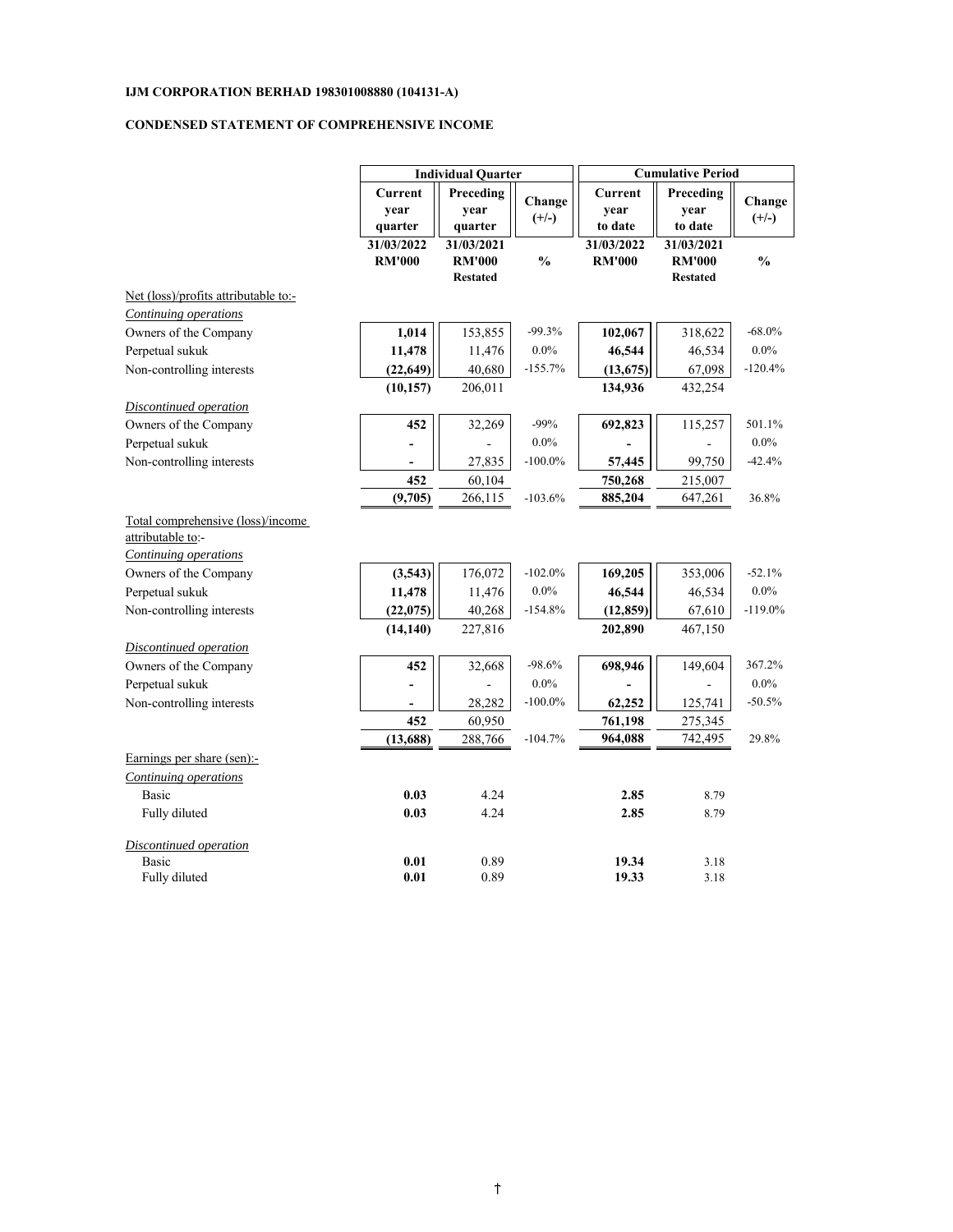#### **IJM CORPORATION BERHAD 198301008880 (104131-A) CONDENSED CONSOLIDATED STATEMENTS OF FINANCIAL POSITION**

|                                      | 31/03/2022<br><b>RM'000</b> | 31/03/2021<br><b>RM'000</b><br><b>Restated</b> | 1/04/2020<br><b>RM'000</b><br><b>Restated</b> |
|--------------------------------------|-----------------------------|------------------------------------------------|-----------------------------------------------|
| CAPITAL AND RESERVES ATTRIBUTABLE TO |                             |                                                |                                               |
| <b>OWNERS OF THE COMPANY</b>         |                             |                                                |                                               |
| Share capital                        | 6,127,731                   | 6,117,056                                      | 6,112,042                                     |
| Treasury shares                      | (189, 939)                  | (36,655)                                       | (18,070)                                      |
| Shares held under trust              | (1,263)                     | (1,263)                                        | (1,263)                                       |
| Other reserves                       | 968                         | (23, 561)                                      | (90, 701)                                     |
| Retained profits                     | 4,000,050                   | 3,916,830                                      | 3,592,029                                     |
|                                      | 9,937,547                   | 9,972,407                                      | 9,594,037                                     |
| Perpetual sukuk of a subsidiary      | 847,924                     | 848,293                                        | 848,470                                       |
| Non-controlling interests            | 675,263                     | 1,367,704                                      | 1,191,206                                     |
| Total equity                         | 11,460,734                  | 12,188,404                                     | 11,633,713                                    |
| NON-CURRENT LIABILITIES              |                             |                                                |                                               |
| <b>Bonds</b>                         | 2,557,333                   | 2,966,586                                      | 2,876,119                                     |
| Term loans                           | 1,304,618                   | 1,925,833                                      | 1,615,143                                     |
| Government support loans             | 37,319                      | 49,810                                         | 58,672                                        |
| Lease liabilities                    | 21,178                      | 48,983                                         | 49,889                                        |
| Deferred tax liabilities             | 509,400                     | 587,449                                        | 629,587                                       |
| Trade and other payables             | 284,701                     | 278,938                                        | 311,297                                       |
| Retirement benefits                  | 1,717                       | 22,359                                         | 22,443                                        |
| Derivative financial instruments     |                             |                                                | 872                                           |
|                                      | 4,716,266                   | 5,879,958                                      | 5,564,022                                     |
| <b>DEFERRED INCOME</b>               | 272,557                     | 271,212                                        | 70,355                                        |
|                                      | 16,449,557                  | 18,339,574                                     | 17,268,090                                    |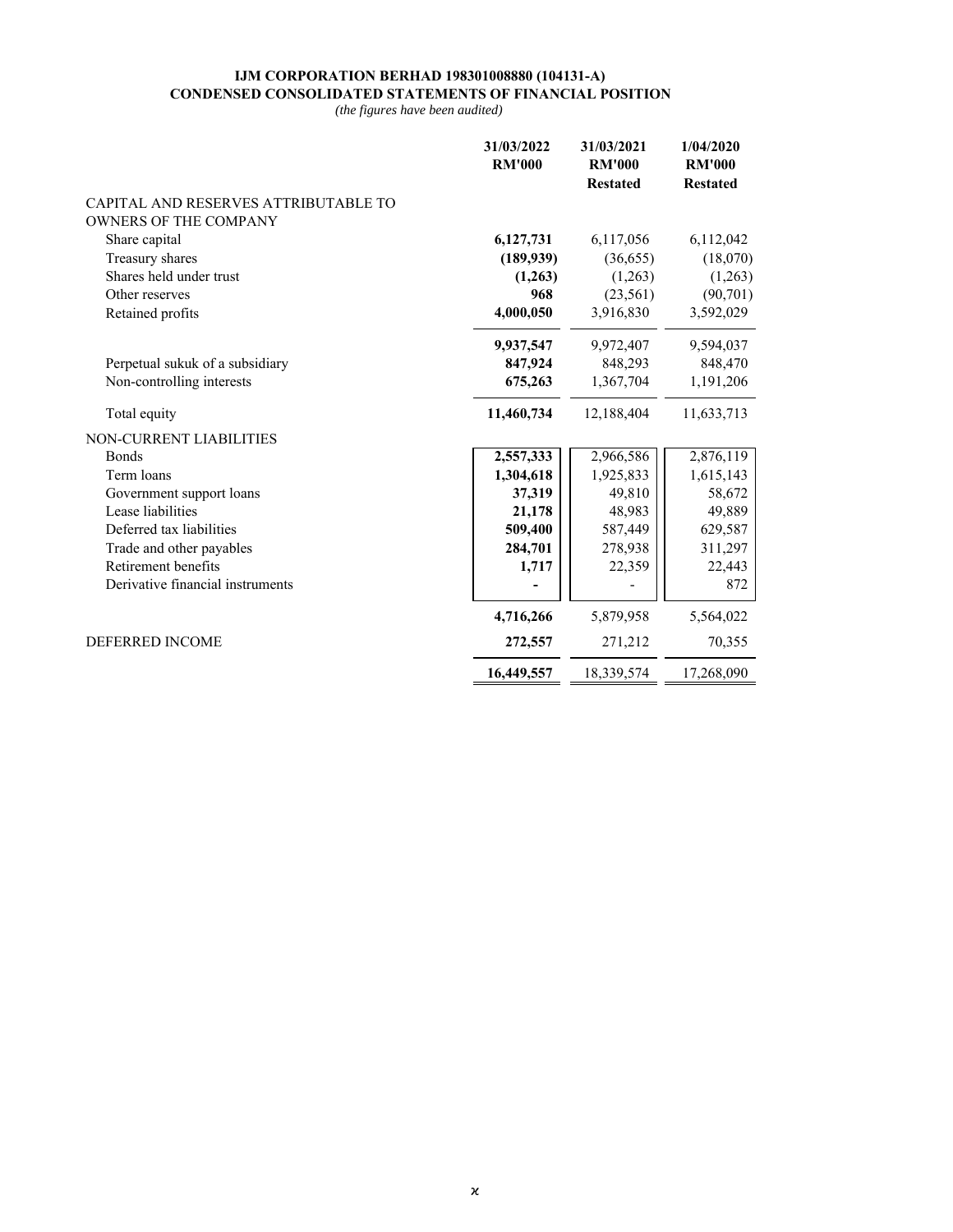#### **IJM CORPORATION BERHAD 198301008880 (104131-A) CONDENSED CONSOLIDATED STATEMENTS OF FINANCIAL POSITION**

|                                                                    | 31/03/2022<br><b>RM'000</b> | 31/03/2021<br><b>RM'000</b><br><b>Restated</b> | 1/04/2020<br><b>RM'000</b><br><b>Restated</b> |
|--------------------------------------------------------------------|-----------------------------|------------------------------------------------|-----------------------------------------------|
| NON-CURRENT ASSETS                                                 |                             |                                                |                                               |
| Property, plant and equipment                                      | 1,045,004                   | 2,635,708                                      | 2,578,272                                     |
| Right-of-use assets                                                | 195,456                     | 436,979                                        | 444,907                                       |
| Concession assets                                                  | 4,142,307                   | 4,075,202                                      | 3,786,391                                     |
| Investment properties                                              | 618,106                     | 638,718                                        | 652,879                                       |
| Associates                                                         | 898,773                     | 893,627                                        | 921,975                                       |
| Joint ventures                                                     | 530,635                     | 853,417                                        | 850,868                                       |
| Financial assets at fair value through other comprehensive         |                             |                                                |                                               |
| income                                                             | 3,665                       | 3,665                                          | 3,665                                         |
| Long term receivables                                              | 151,397                     | 258,945                                        | 220,731                                       |
| Deferred tax assets                                                | 458,456                     | 482,848                                        | 449,937                                       |
| Inventories                                                        | 515,781                     | 511,916                                        | 679,223                                       |
| Intangible assets                                                  | 93,565                      | 94,800                                         | 101,116                                       |
|                                                                    | 8,653,145                   | 10,885,825                                     | 10,689,964                                    |
| <b>CURRENT ASSETS</b>                                              |                             |                                                |                                               |
| Inventories                                                        | 7,037,290                   | 7,341,783                                      | 7,675,973                                     |
| Produce growing on bearer plants                                   |                             | 19,380                                         | 11,892                                        |
| Trade and other receivables                                        | 1,301,946                   | 1,707,793                                      | 1,865,664                                     |
| Contract assets                                                    | 390,755                     | 299,553                                        | 345,336                                       |
| Financial assets at fair value through profit or loss              | 611,279                     | 689,357                                        | 534,630                                       |
| Derivative financial instruments                                   |                             | 2,370                                          | 1,722                                         |
| Assets held for sale                                               | 9,535                       |                                                | 3,665                                         |
| Assets of disposal group classified as held for sale               |                             | 23,167                                         |                                               |
| Tax recoverable                                                    | 99,443                      | 111,037                                        | 91,880                                        |
| Deposits, cash and bank balances                                   | 2,908,655                   | 2,406,181                                      | 2,222,648                                     |
|                                                                    | 12,358,903                  | 12,600,621                                     | 12,753,410                                    |
| <b>CURRENT LIABILITIES</b>                                         |                             |                                                |                                               |
| Trade and other payables                                           | 2,676,140                   | 2,932,624                                      | 3,130,999                                     |
| Contract liabilities                                               | 226,901                     | 323,657                                        | 666,366                                       |
| Provisions                                                         | 2,714                       | 1,640                                          | 2,476                                         |
| Derivative financial instruments                                   | 337                         | 4,388                                          | 3,236                                         |
| Lease liabilities                                                  | 10,366                      | 14,642                                         | 11,870                                        |
| Borrowings:                                                        |                             |                                                |                                               |
| - Bank overdrafts                                                  | 10,820                      | 14,755                                         | 118,860                                       |
| - Others                                                           | 1,609,589                   | 1,825,067                                      | 2,211,657                                     |
| Current tax liabilities                                            | 25,624                      | 27,004                                         | 29,820                                        |
| Liabilities of disposal group classified as held for sale          |                             | 3,095                                          |                                               |
|                                                                    | 4,562,491                   | 5,146,872                                      | 6,175,284                                     |
| NET CURRENT ASSETS                                                 | 7,796,412                   | 7,453,749                                      | 6,578,126                                     |
|                                                                    | 16,449,557                  | 18,339,574                                     | 17,268,090                                    |
| NET ASSETS PER SHARE ATTRIBUTABLE TO OWNERS<br>OF THE COMPANY (RM) | 2.81                        | 2.76                                           | 2.64                                          |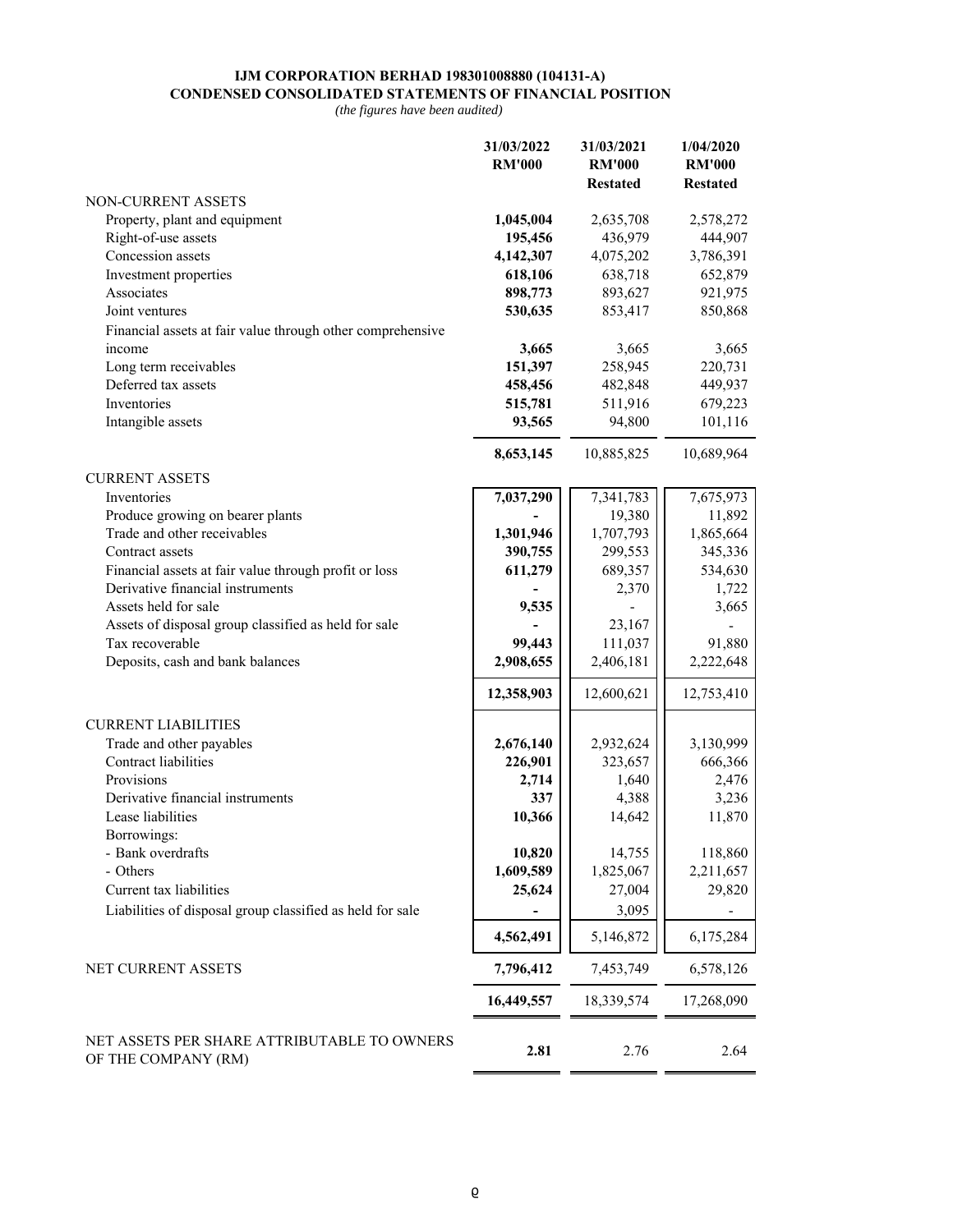#### **IJM CORPORATION BERHAD 198301008880 (104131-A) CONDENSED CONSOLIDATED STATEMENTS OF CHANGES IN EQUITY FOR THE YEAR ENDED 31 MARCH 2022**

|                                                                                           |                                          | --Attributable to owners of the Company--  |                                                    |                                    |                                      |                        |                                     |                                               |                                         |
|-------------------------------------------------------------------------------------------|------------------------------------------|--------------------------------------------|----------------------------------------------------|------------------------------------|--------------------------------------|------------------------|-------------------------------------|-----------------------------------------------|-----------------------------------------|
|                                                                                           | <b>Share</b><br>capital<br><b>RM'000</b> | <b>Treasury</b><br>shares<br><b>RM'000</b> | <b>Shares</b> held<br>under trust<br><b>RM'000</b> | Other<br>reserves<br><b>RM'000</b> | Retained<br>profits<br><b>RM'000</b> | Total<br><b>RM'000</b> | Perpetual<br>sukuk<br><b>RM'000</b> | Non-controlling<br>interests<br><b>RM'000</b> | <b>Total</b><br>equity<br><b>RM'000</b> |
| At 1 April 2021                                                                           |                                          |                                            |                                                    |                                    |                                      |                        |                                     |                                               |                                         |
| - as previously reported                                                                  | 6,117,056                                | (36, 655)                                  | (1,263)                                            | (23, 561)                          | 3,922,958                            | 9,978,535              | 848,293                             | 1,369,311                                     | 12,196,139                              |
| effect of the adoption of Agenda Decision                                                 |                                          |                                            |                                                    |                                    | (6,128)                              | (6,128)                |                                     | (1,607)                                       | (7, 735)                                |
| At 1 April 2021, as restated                                                              | 6,117,056                                | (36, 655)                                  | (1,263)                                            | (23, 561)                          | 3,916,830                            | 9,972,407              | 848,293                             | 1,367,704                                     | 12,188,404                              |
| Total comprehensive income for the period                                                 |                                          |                                            |                                                    | 73,180                             | 794,971                              | 868,151                | 46,544                              | 49,393                                        | 964,088                                 |
| Issuance of employee share options and share<br>grants (net)                              |                                          |                                            |                                                    | 233                                |                                      | 233                    |                                     |                                               | 233                                     |
| Single tier second interim dividend:<br>Year ended 31 March 2021                          |                                          |                                            |                                                    |                                    | (144, 421)                           | (144, 421)             |                                     |                                               | (144, 421)                              |
| Single tier first interim dividend:<br>Year ended 31 March 2022                           |                                          |                                            |                                                    |                                    | (606, 198)                           | (606, 198)             |                                     |                                               | (606, 198)                              |
| Distribution to perpetual sukuk holders                                                   |                                          |                                            |                                                    |                                    |                                      |                        | (46,913)                            |                                               | (46, 913)                               |
| Dividends paid by subsidiaries to non-<br>controlling shareholders                        |                                          |                                            |                                                    |                                    |                                      |                        |                                     | (63, 528)                                     | (63, 528)                               |
| Issuance of shares:<br>- vesting of shares under ESGP                                     | 10,675                                   |                                            |                                                    | (10,675)                           |                                      |                        |                                     |                                               |                                         |
| Shares buy back                                                                           |                                          | (153, 284)                                 |                                                    |                                    |                                      | (153, 284)             |                                     |                                               | (153, 284)                              |
| Liquidation of a subsidiary                                                               |                                          |                                            | $\overline{\phantom{a}}$                           | (10,000)                           | 10,000                               |                        |                                     | (5, 137)                                      | (5,137)                                 |
| Dilution of interest in a subsidiary                                                      |                                          |                                            |                                                    |                                    | 659                                  | 659                    |                                     | (659)                                         |                                         |
| Disposal of subsidiaries                                                                  |                                          |                                            | $\overline{a}$                                     | (28,209)                           | 28,209                               | $\blacksquare$         | $\overline{\phantom{a}}$            | (672, 510)                                    | (672, 510)                              |
| <b>At 31 March 2022</b>                                                                   | 6,127,731                                | (189, 939)                                 | (1,263)                                            | 968                                | 4,000,050                            | 9,937,547              | 847,924                             | 675,263                                       | 11,460,734                              |
| At 1 April 2020                                                                           |                                          |                                            |                                                    |                                    |                                      |                        |                                     |                                               |                                         |
| - as previously reported                                                                  | 6,112,042                                | (18,070)                                   | (1,263)                                            | (90, 701)                          | 3,600,358                            | 9,602,366              | 848,470                             | 1,192,770                                     | 11,643,606                              |
| - effect of the adoption of Agenda Decision                                               |                                          |                                            |                                                    |                                    | (8,329)                              | (8,329)                |                                     | (1, 564)                                      | (9,893)                                 |
| At 1 April 2020, as restated                                                              | 6,112,042                                | (18,070)                                   | (1,263)                                            | (90, 701)                          | 3,592,029                            | 9,594,037              | 848,470                             | 1,191,206                                     | 11,633,713                              |
| Total comprehensive income for the period<br>Issuance of employee share options and share |                                          |                                            |                                                    | 69,071                             | 433,539                              | 502,610                | 46,534                              | 193,351                                       | 742,495                                 |
| grants (net)                                                                              |                                          |                                            |                                                    | 3,083                              |                                      | 3,083                  |                                     |                                               | 3,083                                   |
| Single tier second interim dividend:<br>Year ended 31 March 2020                          |                                          |                                            |                                                    |                                    | (36,313)                             | (36,313)               |                                     |                                               | (36,313)                                |
| Single tier first interim dividend:<br>Year ended 31 March 2021                           |                                          |                                            |                                                    |                                    | (72, 425)                            | (72, 425)              |                                     |                                               | (72, 425)                               |
| Distribution to perpetual sukuk holders                                                   |                                          |                                            |                                                    |                                    |                                      |                        | (46,711)                            |                                               | (46,711)                                |
| Dividends paid by subsidiaries to<br>non-controlling shareholders                         |                                          |                                            |                                                    |                                    |                                      |                        |                                     | (18, 723)                                     | (18, 723)                               |
| Issuance of shares:<br>- vesting of shares under ESGP                                     | 5,014                                    |                                            |                                                    | (5,014)                            |                                      |                        |                                     |                                               |                                         |
| Shares buy back                                                                           |                                          | (18, 585)                                  |                                                    |                                    |                                      | (18, 585)              |                                     |                                               | (18, 585)                               |
| Non-controlling interests arising on business<br>combination                              |                                          |                                            |                                                    |                                    |                                      |                        |                                     | 3,293                                         | 3,293                                   |
| Disposal of interests in a subsidiary                                                     |                                          |                                            |                                                    |                                    |                                      |                        |                                     | (1, 423)                                      | (1, 423)                                |
| At 31 March 2021                                                                          | 6,117,056                                | (36, 655)                                  | (1,263)                                            | (23, 561)                          | 3,916,830                            | 9,972,407              | 848,293                             | 1,367,704                                     | 12,188,404                              |
|                                                                                           |                                          |                                            |                                                    |                                    |                                      |                        |                                     |                                               |                                         |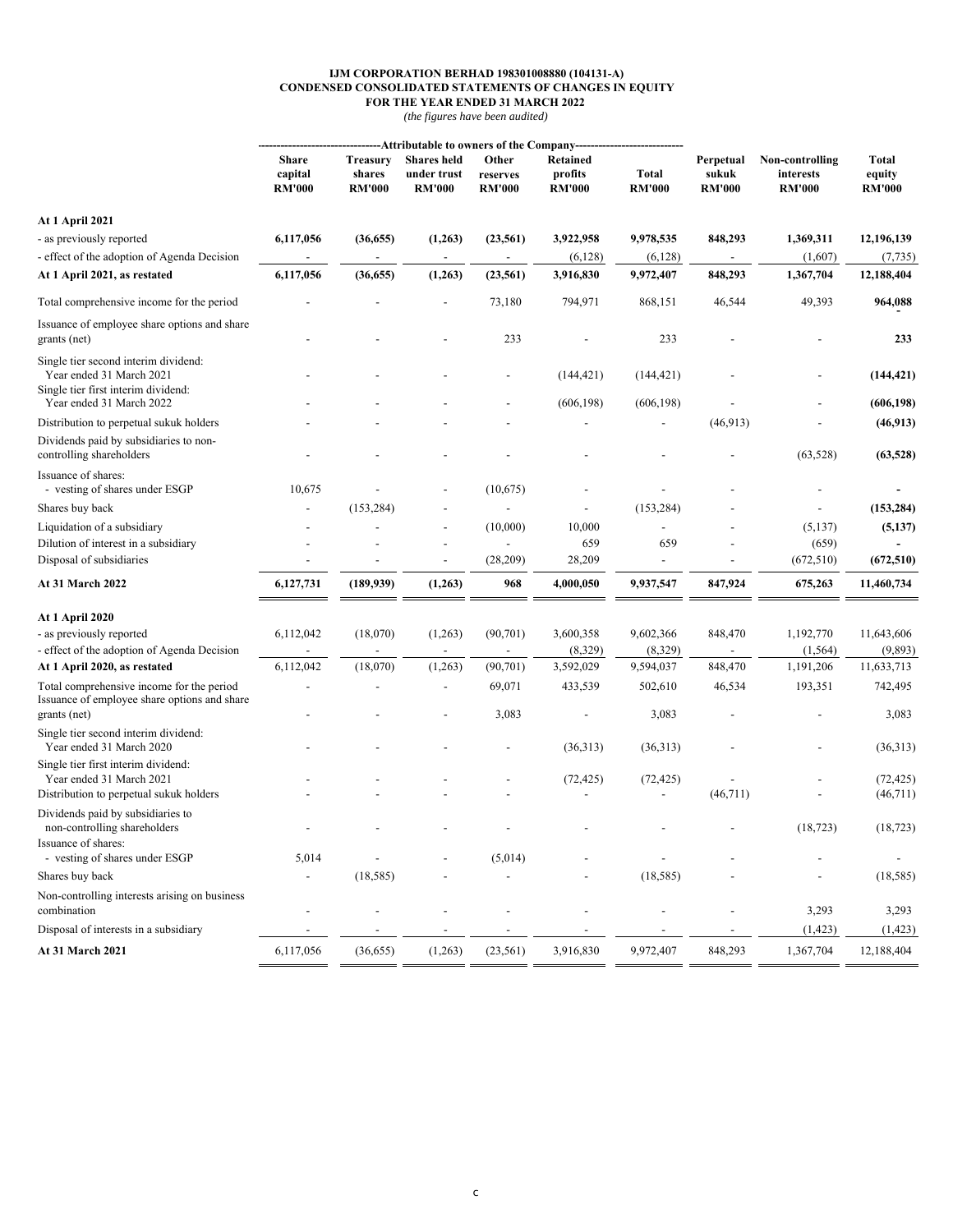#### **IJM CORPORATION BERHAD 198301008880 (104131-A) CONDENSED CONSOLIDATED STATEMENT OF CASH FLOWS FOR THE YEAR ENDED 31 MARCH 2022**

| Receipts from customers<br>5,191,018<br>5,441,109<br>Payments to contractors, suppliers and employees<br>(4,080,458)<br>(3,820,768)<br>Government grant received<br>198,739<br>7,868<br>Income tax paid<br>(220, 845)<br>(160, 745)<br>Net cash flow from operating activities<br>1,217,373<br>1,338,545<br>Acquisition of a subsidiary<br>23,987<br>(12,610)<br>67,930<br>Disposal of a subsidiary<br>1,378,213<br>Additional investments in associates<br>(5,381)<br>(21,793)<br>Subscription of Redeemable Unsecured Murabahah Stocks in an associate<br>(16, 253)<br>(23, 420)<br>Acquisition of financial assets at fair value through profit or loss<br>(789, 224)<br>(584, 881)<br>Purchases of property, plant and equipment, development land, right-of-use assets,<br>investment properties, concession assets and deferred expenditure<br>(414, 698)<br>(631, 110)<br>Disposal of investments, property, plant and equipment, right-of-use assets, investment<br>properties and assets held for sale<br>909,294<br>518,260<br>Net cash flow arising from liquidation of a subsidiary<br>(5, 137)<br>Interest received<br>82,921<br>57,892<br>Dividends received from associates, joint ventures and other investments<br>55,336<br>43,588<br>Net repayment from/(advances to) associates and joint ventures<br>(9,773)<br>6,902<br>Net cash flow from/(used in) investing activities<br>1,202,381<br>(572, 338)<br>(18, 585)<br>Purchase of treasury shares<br>(153, 284)<br>Net repayments to bank and government borrowings<br>(417, 943)<br>(69, 763)<br>Repayments of lease liabilities<br>(12, 422)<br>(12,627)<br>Interest paid<br>(246, 486)<br>(293, 604)<br>Dividends paid by subsidiaries to non-controlling shareholders<br>(63, 528)<br>(18, 723)<br>Distribution to perpetual sukuk holders<br>(46, 913)<br>(46,711)<br>(750, 619)<br>(108, 738)<br>Dividends paid by the Company<br>90,000<br>Net (repayment)/drawdown of bonds<br>(210,000)<br>Net (placements)/uplifts of restricted deposits<br>(8,272)<br>18,839<br>Net cash flow used in financing activities<br>(1,909,467)<br>(459, 912)<br>Net increase in cash and cash equivalents during the financial year<br>510,287<br>306,295<br>Cash and cash equivalents at beginning of the financial year<br>2,381,044<br>2,071,209<br>Foreign exchange differences<br>3,540<br>(3,857)<br>Cash and cash equivalents at end of the financial year<br>2,887,474<br>2,381,044<br>Cash and cash equivalents comprise the following :<br>2,908,655<br>Deposits, cash and bank balances<br>2,406,181<br>Bank overdrafts<br>(10, 820)<br>(14,755)<br>3,491<br>Deposits, cash and bank balances of disposal group classified as held for sale<br>2,394,917<br>2,897,835<br>Less: restricted deposits with licensed banks<br>(10,361)<br>(13, 873)<br>2,887,474<br>2,381,044 |                             | 12 months<br>ended<br>31/03/2022<br><b>RM'000</b> | 12 months<br>ended<br>31/03/2021<br><b>RM'000</b> |
|--------------------------------------------------------------------------------------------------------------------------------------------------------------------------------------------------------------------------------------------------------------------------------------------------------------------------------------------------------------------------------------------------------------------------------------------------------------------------------------------------------------------------------------------------------------------------------------------------------------------------------------------------------------------------------------------------------------------------------------------------------------------------------------------------------------------------------------------------------------------------------------------------------------------------------------------------------------------------------------------------------------------------------------------------------------------------------------------------------------------------------------------------------------------------------------------------------------------------------------------------------------------------------------------------------------------------------------------------------------------------------------------------------------------------------------------------------------------------------------------------------------------------------------------------------------------------------------------------------------------------------------------------------------------------------------------------------------------------------------------------------------------------------------------------------------------------------------------------------------------------------------------------------------------------------------------------------------------------------------------------------------------------------------------------------------------------------------------------------------------------------------------------------------------------------------------------------------------------------------------------------------------------------------------------------------------------------------------------------------------------------------------------------------------------------------------------------------------------------------------------------------------------------------------------------------------------------------------------------------------------------------------------------------------------------------------------------------------------------------------------------------------------------------------------------------------------------------------------|-----------------------------|---------------------------------------------------|---------------------------------------------------|
|                                                                                                                                                                                                                                                                                                                                                                                                                                                                                                                                                                                                                                                                                                                                                                                                                                                                                                                                                                                                                                                                                                                                                                                                                                                                                                                                                                                                                                                                                                                                                                                                                                                                                                                                                                                                                                                                                                                                                                                                                                                                                                                                                                                                                                                                                                                                                                                                                                                                                                                                                                                                                                                                                                                                                                                                                                                  | <b>OPERATING ACTIVITIES</b> |                                                   |                                                   |
|                                                                                                                                                                                                                                                                                                                                                                                                                                                                                                                                                                                                                                                                                                                                                                                                                                                                                                                                                                                                                                                                                                                                                                                                                                                                                                                                                                                                                                                                                                                                                                                                                                                                                                                                                                                                                                                                                                                                                                                                                                                                                                                                                                                                                                                                                                                                                                                                                                                                                                                                                                                                                                                                                                                                                                                                                                                  |                             |                                                   |                                                   |
|                                                                                                                                                                                                                                                                                                                                                                                                                                                                                                                                                                                                                                                                                                                                                                                                                                                                                                                                                                                                                                                                                                                                                                                                                                                                                                                                                                                                                                                                                                                                                                                                                                                                                                                                                                                                                                                                                                                                                                                                                                                                                                                                                                                                                                                                                                                                                                                                                                                                                                                                                                                                                                                                                                                                                                                                                                                  |                             |                                                   |                                                   |
|                                                                                                                                                                                                                                                                                                                                                                                                                                                                                                                                                                                                                                                                                                                                                                                                                                                                                                                                                                                                                                                                                                                                                                                                                                                                                                                                                                                                                                                                                                                                                                                                                                                                                                                                                                                                                                                                                                                                                                                                                                                                                                                                                                                                                                                                                                                                                                                                                                                                                                                                                                                                                                                                                                                                                                                                                                                  |                             |                                                   |                                                   |
|                                                                                                                                                                                                                                                                                                                                                                                                                                                                                                                                                                                                                                                                                                                                                                                                                                                                                                                                                                                                                                                                                                                                                                                                                                                                                                                                                                                                                                                                                                                                                                                                                                                                                                                                                                                                                                                                                                                                                                                                                                                                                                                                                                                                                                                                                                                                                                                                                                                                                                                                                                                                                                                                                                                                                                                                                                                  |                             |                                                   |                                                   |
|                                                                                                                                                                                                                                                                                                                                                                                                                                                                                                                                                                                                                                                                                                                                                                                                                                                                                                                                                                                                                                                                                                                                                                                                                                                                                                                                                                                                                                                                                                                                                                                                                                                                                                                                                                                                                                                                                                                                                                                                                                                                                                                                                                                                                                                                                                                                                                                                                                                                                                                                                                                                                                                                                                                                                                                                                                                  |                             |                                                   |                                                   |
|                                                                                                                                                                                                                                                                                                                                                                                                                                                                                                                                                                                                                                                                                                                                                                                                                                                                                                                                                                                                                                                                                                                                                                                                                                                                                                                                                                                                                                                                                                                                                                                                                                                                                                                                                                                                                                                                                                                                                                                                                                                                                                                                                                                                                                                                                                                                                                                                                                                                                                                                                                                                                                                                                                                                                                                                                                                  | <b>INVESTING ACTIVITIES</b> |                                                   |                                                   |
|                                                                                                                                                                                                                                                                                                                                                                                                                                                                                                                                                                                                                                                                                                                                                                                                                                                                                                                                                                                                                                                                                                                                                                                                                                                                                                                                                                                                                                                                                                                                                                                                                                                                                                                                                                                                                                                                                                                                                                                                                                                                                                                                                                                                                                                                                                                                                                                                                                                                                                                                                                                                                                                                                                                                                                                                                                                  |                             |                                                   |                                                   |
|                                                                                                                                                                                                                                                                                                                                                                                                                                                                                                                                                                                                                                                                                                                                                                                                                                                                                                                                                                                                                                                                                                                                                                                                                                                                                                                                                                                                                                                                                                                                                                                                                                                                                                                                                                                                                                                                                                                                                                                                                                                                                                                                                                                                                                                                                                                                                                                                                                                                                                                                                                                                                                                                                                                                                                                                                                                  |                             |                                                   |                                                   |
|                                                                                                                                                                                                                                                                                                                                                                                                                                                                                                                                                                                                                                                                                                                                                                                                                                                                                                                                                                                                                                                                                                                                                                                                                                                                                                                                                                                                                                                                                                                                                                                                                                                                                                                                                                                                                                                                                                                                                                                                                                                                                                                                                                                                                                                                                                                                                                                                                                                                                                                                                                                                                                                                                                                                                                                                                                                  |                             |                                                   |                                                   |
|                                                                                                                                                                                                                                                                                                                                                                                                                                                                                                                                                                                                                                                                                                                                                                                                                                                                                                                                                                                                                                                                                                                                                                                                                                                                                                                                                                                                                                                                                                                                                                                                                                                                                                                                                                                                                                                                                                                                                                                                                                                                                                                                                                                                                                                                                                                                                                                                                                                                                                                                                                                                                                                                                                                                                                                                                                                  |                             |                                                   |                                                   |
|                                                                                                                                                                                                                                                                                                                                                                                                                                                                                                                                                                                                                                                                                                                                                                                                                                                                                                                                                                                                                                                                                                                                                                                                                                                                                                                                                                                                                                                                                                                                                                                                                                                                                                                                                                                                                                                                                                                                                                                                                                                                                                                                                                                                                                                                                                                                                                                                                                                                                                                                                                                                                                                                                                                                                                                                                                                  |                             |                                                   |                                                   |
|                                                                                                                                                                                                                                                                                                                                                                                                                                                                                                                                                                                                                                                                                                                                                                                                                                                                                                                                                                                                                                                                                                                                                                                                                                                                                                                                                                                                                                                                                                                                                                                                                                                                                                                                                                                                                                                                                                                                                                                                                                                                                                                                                                                                                                                                                                                                                                                                                                                                                                                                                                                                                                                                                                                                                                                                                                                  |                             |                                                   |                                                   |
|                                                                                                                                                                                                                                                                                                                                                                                                                                                                                                                                                                                                                                                                                                                                                                                                                                                                                                                                                                                                                                                                                                                                                                                                                                                                                                                                                                                                                                                                                                                                                                                                                                                                                                                                                                                                                                                                                                                                                                                                                                                                                                                                                                                                                                                                                                                                                                                                                                                                                                                                                                                                                                                                                                                                                                                                                                                  |                             |                                                   |                                                   |
|                                                                                                                                                                                                                                                                                                                                                                                                                                                                                                                                                                                                                                                                                                                                                                                                                                                                                                                                                                                                                                                                                                                                                                                                                                                                                                                                                                                                                                                                                                                                                                                                                                                                                                                                                                                                                                                                                                                                                                                                                                                                                                                                                                                                                                                                                                                                                                                                                                                                                                                                                                                                                                                                                                                                                                                                                                                  |                             |                                                   |                                                   |
|                                                                                                                                                                                                                                                                                                                                                                                                                                                                                                                                                                                                                                                                                                                                                                                                                                                                                                                                                                                                                                                                                                                                                                                                                                                                                                                                                                                                                                                                                                                                                                                                                                                                                                                                                                                                                                                                                                                                                                                                                                                                                                                                                                                                                                                                                                                                                                                                                                                                                                                                                                                                                                                                                                                                                                                                                                                  |                             |                                                   |                                                   |
|                                                                                                                                                                                                                                                                                                                                                                                                                                                                                                                                                                                                                                                                                                                                                                                                                                                                                                                                                                                                                                                                                                                                                                                                                                                                                                                                                                                                                                                                                                                                                                                                                                                                                                                                                                                                                                                                                                                                                                                                                                                                                                                                                                                                                                                                                                                                                                                                                                                                                                                                                                                                                                                                                                                                                                                                                                                  |                             |                                                   |                                                   |
|                                                                                                                                                                                                                                                                                                                                                                                                                                                                                                                                                                                                                                                                                                                                                                                                                                                                                                                                                                                                                                                                                                                                                                                                                                                                                                                                                                                                                                                                                                                                                                                                                                                                                                                                                                                                                                                                                                                                                                                                                                                                                                                                                                                                                                                                                                                                                                                                                                                                                                                                                                                                                                                                                                                                                                                                                                                  |                             |                                                   |                                                   |
|                                                                                                                                                                                                                                                                                                                                                                                                                                                                                                                                                                                                                                                                                                                                                                                                                                                                                                                                                                                                                                                                                                                                                                                                                                                                                                                                                                                                                                                                                                                                                                                                                                                                                                                                                                                                                                                                                                                                                                                                                                                                                                                                                                                                                                                                                                                                                                                                                                                                                                                                                                                                                                                                                                                                                                                                                                                  |                             |                                                   |                                                   |
|                                                                                                                                                                                                                                                                                                                                                                                                                                                                                                                                                                                                                                                                                                                                                                                                                                                                                                                                                                                                                                                                                                                                                                                                                                                                                                                                                                                                                                                                                                                                                                                                                                                                                                                                                                                                                                                                                                                                                                                                                                                                                                                                                                                                                                                                                                                                                                                                                                                                                                                                                                                                                                                                                                                                                                                                                                                  |                             |                                                   |                                                   |
|                                                                                                                                                                                                                                                                                                                                                                                                                                                                                                                                                                                                                                                                                                                                                                                                                                                                                                                                                                                                                                                                                                                                                                                                                                                                                                                                                                                                                                                                                                                                                                                                                                                                                                                                                                                                                                                                                                                                                                                                                                                                                                                                                                                                                                                                                                                                                                                                                                                                                                                                                                                                                                                                                                                                                                                                                                                  | <b>FINANCING ACTIVITIES</b> |                                                   |                                                   |
|                                                                                                                                                                                                                                                                                                                                                                                                                                                                                                                                                                                                                                                                                                                                                                                                                                                                                                                                                                                                                                                                                                                                                                                                                                                                                                                                                                                                                                                                                                                                                                                                                                                                                                                                                                                                                                                                                                                                                                                                                                                                                                                                                                                                                                                                                                                                                                                                                                                                                                                                                                                                                                                                                                                                                                                                                                                  |                             |                                                   |                                                   |
|                                                                                                                                                                                                                                                                                                                                                                                                                                                                                                                                                                                                                                                                                                                                                                                                                                                                                                                                                                                                                                                                                                                                                                                                                                                                                                                                                                                                                                                                                                                                                                                                                                                                                                                                                                                                                                                                                                                                                                                                                                                                                                                                                                                                                                                                                                                                                                                                                                                                                                                                                                                                                                                                                                                                                                                                                                                  |                             |                                                   |                                                   |
|                                                                                                                                                                                                                                                                                                                                                                                                                                                                                                                                                                                                                                                                                                                                                                                                                                                                                                                                                                                                                                                                                                                                                                                                                                                                                                                                                                                                                                                                                                                                                                                                                                                                                                                                                                                                                                                                                                                                                                                                                                                                                                                                                                                                                                                                                                                                                                                                                                                                                                                                                                                                                                                                                                                                                                                                                                                  |                             |                                                   |                                                   |
|                                                                                                                                                                                                                                                                                                                                                                                                                                                                                                                                                                                                                                                                                                                                                                                                                                                                                                                                                                                                                                                                                                                                                                                                                                                                                                                                                                                                                                                                                                                                                                                                                                                                                                                                                                                                                                                                                                                                                                                                                                                                                                                                                                                                                                                                                                                                                                                                                                                                                                                                                                                                                                                                                                                                                                                                                                                  |                             |                                                   |                                                   |
|                                                                                                                                                                                                                                                                                                                                                                                                                                                                                                                                                                                                                                                                                                                                                                                                                                                                                                                                                                                                                                                                                                                                                                                                                                                                                                                                                                                                                                                                                                                                                                                                                                                                                                                                                                                                                                                                                                                                                                                                                                                                                                                                                                                                                                                                                                                                                                                                                                                                                                                                                                                                                                                                                                                                                                                                                                                  |                             |                                                   |                                                   |
|                                                                                                                                                                                                                                                                                                                                                                                                                                                                                                                                                                                                                                                                                                                                                                                                                                                                                                                                                                                                                                                                                                                                                                                                                                                                                                                                                                                                                                                                                                                                                                                                                                                                                                                                                                                                                                                                                                                                                                                                                                                                                                                                                                                                                                                                                                                                                                                                                                                                                                                                                                                                                                                                                                                                                                                                                                                  |                             |                                                   |                                                   |
|                                                                                                                                                                                                                                                                                                                                                                                                                                                                                                                                                                                                                                                                                                                                                                                                                                                                                                                                                                                                                                                                                                                                                                                                                                                                                                                                                                                                                                                                                                                                                                                                                                                                                                                                                                                                                                                                                                                                                                                                                                                                                                                                                                                                                                                                                                                                                                                                                                                                                                                                                                                                                                                                                                                                                                                                                                                  |                             |                                                   |                                                   |
|                                                                                                                                                                                                                                                                                                                                                                                                                                                                                                                                                                                                                                                                                                                                                                                                                                                                                                                                                                                                                                                                                                                                                                                                                                                                                                                                                                                                                                                                                                                                                                                                                                                                                                                                                                                                                                                                                                                                                                                                                                                                                                                                                                                                                                                                                                                                                                                                                                                                                                                                                                                                                                                                                                                                                                                                                                                  |                             |                                                   |                                                   |
|                                                                                                                                                                                                                                                                                                                                                                                                                                                                                                                                                                                                                                                                                                                                                                                                                                                                                                                                                                                                                                                                                                                                                                                                                                                                                                                                                                                                                                                                                                                                                                                                                                                                                                                                                                                                                                                                                                                                                                                                                                                                                                                                                                                                                                                                                                                                                                                                                                                                                                                                                                                                                                                                                                                                                                                                                                                  |                             |                                                   |                                                   |
|                                                                                                                                                                                                                                                                                                                                                                                                                                                                                                                                                                                                                                                                                                                                                                                                                                                                                                                                                                                                                                                                                                                                                                                                                                                                                                                                                                                                                                                                                                                                                                                                                                                                                                                                                                                                                                                                                                                                                                                                                                                                                                                                                                                                                                                                                                                                                                                                                                                                                                                                                                                                                                                                                                                                                                                                                                                  |                             |                                                   |                                                   |
|                                                                                                                                                                                                                                                                                                                                                                                                                                                                                                                                                                                                                                                                                                                                                                                                                                                                                                                                                                                                                                                                                                                                                                                                                                                                                                                                                                                                                                                                                                                                                                                                                                                                                                                                                                                                                                                                                                                                                                                                                                                                                                                                                                                                                                                                                                                                                                                                                                                                                                                                                                                                                                                                                                                                                                                                                                                  |                             |                                                   |                                                   |
|                                                                                                                                                                                                                                                                                                                                                                                                                                                                                                                                                                                                                                                                                                                                                                                                                                                                                                                                                                                                                                                                                                                                                                                                                                                                                                                                                                                                                                                                                                                                                                                                                                                                                                                                                                                                                                                                                                                                                                                                                                                                                                                                                                                                                                                                                                                                                                                                                                                                                                                                                                                                                                                                                                                                                                                                                                                  |                             |                                                   |                                                   |
|                                                                                                                                                                                                                                                                                                                                                                                                                                                                                                                                                                                                                                                                                                                                                                                                                                                                                                                                                                                                                                                                                                                                                                                                                                                                                                                                                                                                                                                                                                                                                                                                                                                                                                                                                                                                                                                                                                                                                                                                                                                                                                                                                                                                                                                                                                                                                                                                                                                                                                                                                                                                                                                                                                                                                                                                                                                  |                             |                                                   |                                                   |
|                                                                                                                                                                                                                                                                                                                                                                                                                                                                                                                                                                                                                                                                                                                                                                                                                                                                                                                                                                                                                                                                                                                                                                                                                                                                                                                                                                                                                                                                                                                                                                                                                                                                                                                                                                                                                                                                                                                                                                                                                                                                                                                                                                                                                                                                                                                                                                                                                                                                                                                                                                                                                                                                                                                                                                                                                                                  |                             |                                                   |                                                   |
|                                                                                                                                                                                                                                                                                                                                                                                                                                                                                                                                                                                                                                                                                                                                                                                                                                                                                                                                                                                                                                                                                                                                                                                                                                                                                                                                                                                                                                                                                                                                                                                                                                                                                                                                                                                                                                                                                                                                                                                                                                                                                                                                                                                                                                                                                                                                                                                                                                                                                                                                                                                                                                                                                                                                                                                                                                                  |                             |                                                   |                                                   |
|                                                                                                                                                                                                                                                                                                                                                                                                                                                                                                                                                                                                                                                                                                                                                                                                                                                                                                                                                                                                                                                                                                                                                                                                                                                                                                                                                                                                                                                                                                                                                                                                                                                                                                                                                                                                                                                                                                                                                                                                                                                                                                                                                                                                                                                                                                                                                                                                                                                                                                                                                                                                                                                                                                                                                                                                                                                  |                             |                                                   |                                                   |
|                                                                                                                                                                                                                                                                                                                                                                                                                                                                                                                                                                                                                                                                                                                                                                                                                                                                                                                                                                                                                                                                                                                                                                                                                                                                                                                                                                                                                                                                                                                                                                                                                                                                                                                                                                                                                                                                                                                                                                                                                                                                                                                                                                                                                                                                                                                                                                                                                                                                                                                                                                                                                                                                                                                                                                                                                                                  |                             |                                                   |                                                   |
|                                                                                                                                                                                                                                                                                                                                                                                                                                                                                                                                                                                                                                                                                                                                                                                                                                                                                                                                                                                                                                                                                                                                                                                                                                                                                                                                                                                                                                                                                                                                                                                                                                                                                                                                                                                                                                                                                                                                                                                                                                                                                                                                                                                                                                                                                                                                                                                                                                                                                                                                                                                                                                                                                                                                                                                                                                                  |                             |                                                   |                                                   |
|                                                                                                                                                                                                                                                                                                                                                                                                                                                                                                                                                                                                                                                                                                                                                                                                                                                                                                                                                                                                                                                                                                                                                                                                                                                                                                                                                                                                                                                                                                                                                                                                                                                                                                                                                                                                                                                                                                                                                                                                                                                                                                                                                                                                                                                                                                                                                                                                                                                                                                                                                                                                                                                                                                                                                                                                                                                  |                             |                                                   |                                                   |
|                                                                                                                                                                                                                                                                                                                                                                                                                                                                                                                                                                                                                                                                                                                                                                                                                                                                                                                                                                                                                                                                                                                                                                                                                                                                                                                                                                                                                                                                                                                                                                                                                                                                                                                                                                                                                                                                                                                                                                                                                                                                                                                                                                                                                                                                                                                                                                                                                                                                                                                                                                                                                                                                                                                                                                                                                                                  |                             |                                                   |                                                   |
|                                                                                                                                                                                                                                                                                                                                                                                                                                                                                                                                                                                                                                                                                                                                                                                                                                                                                                                                                                                                                                                                                                                                                                                                                                                                                                                                                                                                                                                                                                                                                                                                                                                                                                                                                                                                                                                                                                                                                                                                                                                                                                                                                                                                                                                                                                                                                                                                                                                                                                                                                                                                                                                                                                                                                                                                                                                  |                             |                                                   |                                                   |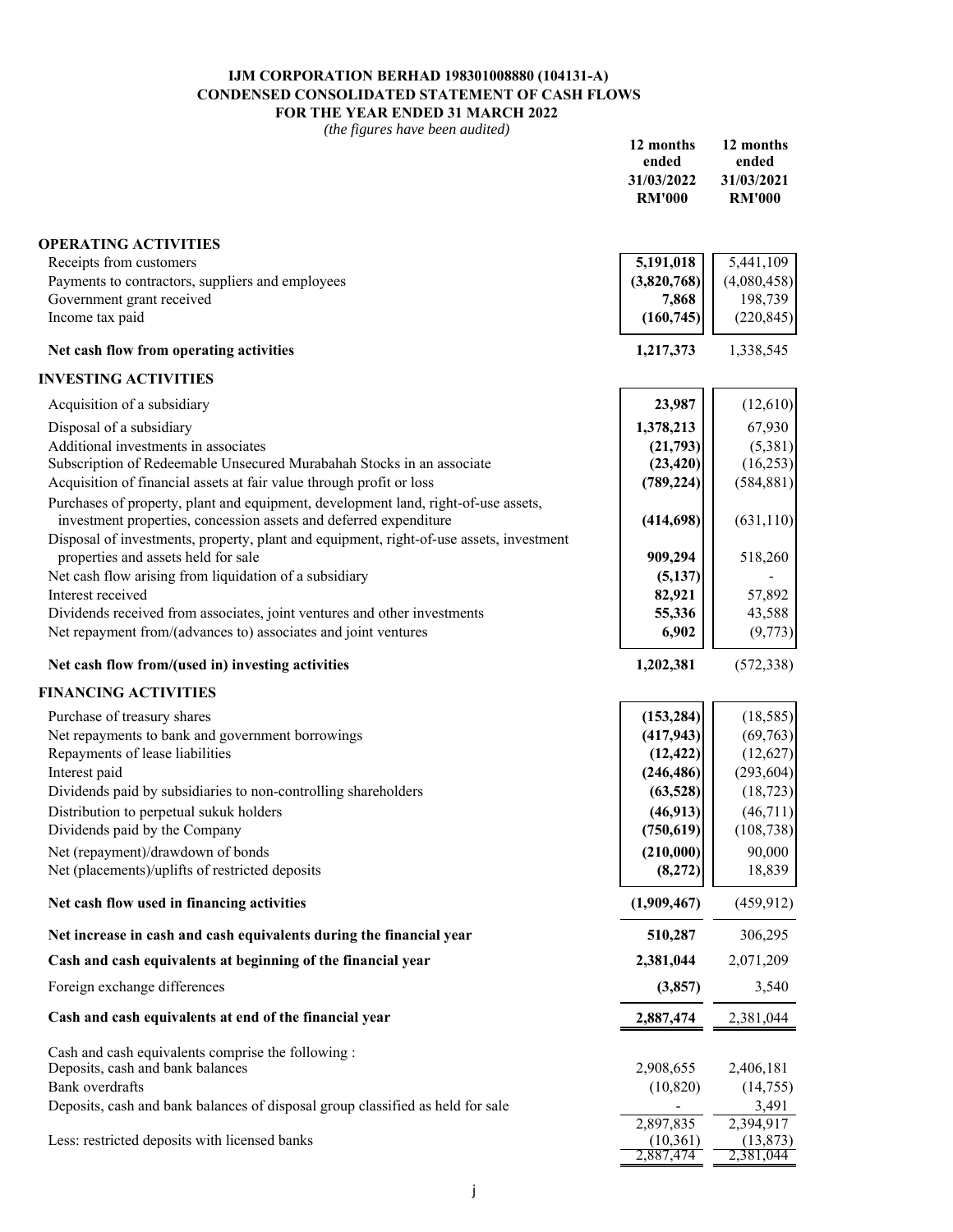### **A NOTES TO THE QUARTERLY RESULTS**

#### **A1. Basis of Preparation**

The interim financial report has been prepared in accordance with *MFRS 134: Interim Financial Reporting* and *Paragraph 9.22 of Main Market Listing Requirements of Bursa Malaysia Securities Berhad ("Bursa Securities")*.

The interim financial report should be read in conjunction with the audited financial statements of the Group for the year ended 31 March 2021 which are available at http://www.ijm.com. The explanatory notes attached to the interim financial report provide an explanation of events and transactions that are significant for an understanding of the changes in the financial position and performance of the Group since the financial year ended 31 March 2021.

The financial statements of the Group, which comprise the statement of financial position of the Group as at 31 March 2022, the statement of comprehensive income, statement of changes in equity and the statement of cash flows for the financial year ended 31 March 2022 have been audited.

#### **A2. Changes in Accounting Policies**

- (i) The significant accounting policies applied are consistent with those adopted for the audited financial statements for the year ended 31 March 2021 except for the adoption of the following amendments to published standards:
	- (a) Amendments to published standards that are effective for the Group's financial year beginning on or after 1 April 2021, which the Group had early adopted in FY2021 are as follows:
		- Amendments to MFRS 16 Leases "COVID-19 Related Rent Concessions"
		- Amendments to MFRS 16 Leases "COVID-19 Related Rent Concessions beyond 30 June 2021"
	- (b)Amendments to published standards and IFRIC agenda decision that are effective for the Group's financial year beginning on or after 1 April 2021 and applicable to the Group are as follows:
		- Amendments to MFRS 9 Financial Instruments, MFRS 139 Financial Instruments: Recognition and Measurement, MFRS 7 Financial Instruments: Disclosures and MFRS 16 Leases – *Interest Rate Benchmark reform – Phase 2*
		- IFRIC Agenda Decision on MFRS 123 "Borrowing Costs"

The adoption of the above did not result in any significant change to the accounting policies and does not have a material impact on the interim financial report of the Group except for the adoption of the IFRIC Agenda Decision. The effect of the adoption of the IFRIC Agenda Decision on MFRS 123 is shown in section (iii) below.

(ii) As at the date of this report, the following amendments to published standards have been issued by the Malaysian Accounting Standards Board ("MASB") but are not yet effective and have not been early adopted.

(a) Effective for financial years beginning on or after 1 April 2022

- Amendments to MFRS 3 Business Combinations *Reference to the Conceptual Framework*
- Amendments to MFRS 116 Property, Plant and Equipment *Proceeds before Intended Use*
- Amendments to MFRS 137 Provisions, Contingent Liabilities and Contingent Assets *Onerous Contracts – Cost of Fulfilling a Contract*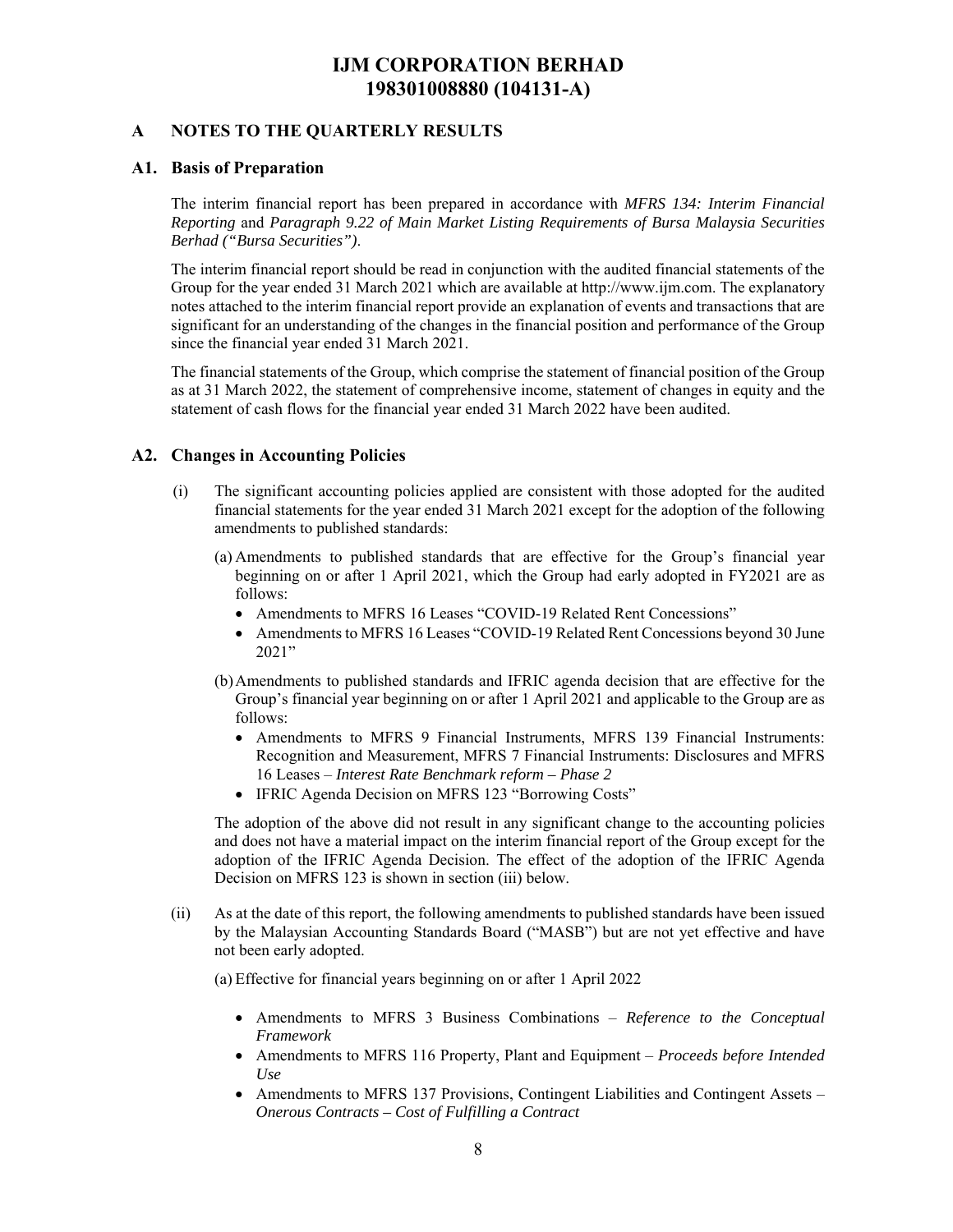### **A2. Changes in Accounting Policies (continued)**

- (a) Effective for financial years beginning on or after 1 April 2022 (continued)
	- Annual Improvements to MFRS Standards  $2018 2020$ :
		- Amendment to MFRS 1 First-time Adoption of Malaysian Financial Reporting Standards – *Subsidiary as First-time Adopter*
		- Amendment to MFRS 9 Financial Instruments *Fees in the 10% test for derecognition of financial liabilities*
		- Amendment to MFRS 16 Leases *Illustrative Example accompanying MFRS 16 Leases: Lease Incentives*
- (b) Effective for financial years beginning on or after 1 April 2023
	- Amendments to MFRS 101 Presentation of Financial Statements *Classification of Liabilities as Current or Non-current* and *Disclosure of Accounting Policies*
	- Amendments to MFRS 108 Accounting Policies, Changes in Accounting Estimates and Errors – *Definition of Accounting Estimates*
	- Amendments to MFRS 112 Income Taxes *Deferred Tax related to Assets and Liabilities arising from a Single Transaction*
- (c) Effective date of these Amendments to Standards has been deferred and yet to be announced

Amendments to MFRS 10 Consolidated Financial Statements and MFRS 128 Investments in Associates and Joint Ventures – *Sale or Contribution of Assets between an Investor and its Associate or Joint Venture* 

Based on the preliminary assessment of the effects of the above amendments to published standards, there is no material impact on the financial statements of the Group.

(iii) Effects of the adoption of the IFRIC Agenda Decision on IAS 23 "Borrowing Costs on over time transfer of constructed goods" ("Agenda Decision")

Prior to the adoption of the Agenda Decision, borrowing costs incurred on property development were capitalised in the inventories until the completion of the construction of the assets. The borrowing costs capitalised in inventories were recognised as cost of sales in profit or loss by reference to the progress towards complete satisfaction of that performance obligation.

With the adoption of the Agenda Decision, the capitalisation of borrowing costs into a development project ceases when substantially all the activity necessary to prepare the qualifying asset for its intended sale are completed. The Group has applied the Agenda Decision retrospectively with the restatement of statement of financial position as at 1 April 2020 and throughout all periods presented in the financial statements.

The effects of adoption of the Agenda Decision on the results for the fourth quarter and year ended 31 March 2021 and the financial positions as at 1 April 2020 and 31 March 2021 are as follows: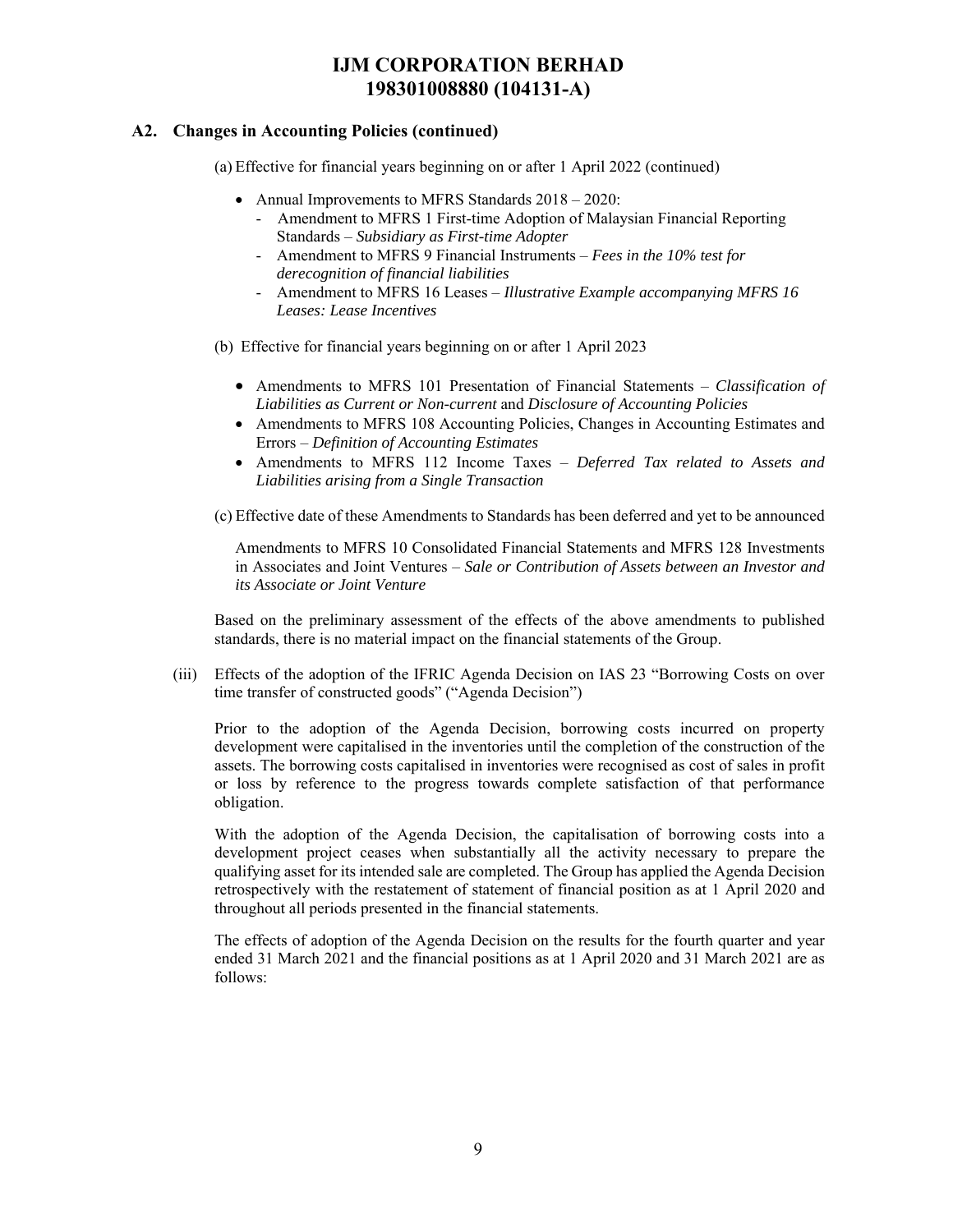# **A2. Changes in Accounting Policies (continued)**

(a) Reconciliation of Statement of Comprehensive Income for the quarter ended 31 March 2021

|                                              | As previously | <b>Effects of change in</b> | As            |
|----------------------------------------------|---------------|-----------------------------|---------------|
|                                              | reported      | accounting policy           | restated      |
|                                              | <b>RM'000</b> | <b>RM'000</b>               | <b>RM'000</b> |
| Quarter ended 31 March 2021                  |               |                             |               |
| Continuing operations                        |               |                             |               |
| Revenue                                      | 1,354,753     |                             | 1,354,753     |
| Cost of sales                                | (1,058,975)   | 8,035                       | (1,050,940)   |
| Gross profit                                 | 295,778       |                             | 303,813       |
| Other operating income                       | 152,343       |                             | 152,343       |
| Foreign exchange differences                 | 497           |                             | 497           |
| Tendering, selling and distribution expenses | (6,665)       |                             | (6,665)       |
| Administrative expenses                      | (88, 599)     |                             | (88, 599)     |
| Other operating expenses                     | (98, 435)     |                             | (98, 435)     |
|                                              | 254,919       |                             | 262,954       |
| Finance cost                                 | (43, 786)     | (7, 810)                    | (51, 596)     |
|                                              | 211,133       |                             | 211,358       |
| Share of losses of associates                | (37, 391)     |                             | (37, 391)     |
| Share of profits of joint ventures           | 12,039        | (398)                       | 11,641        |
| Profit before taxation                       | 185,781       |                             | 185,608       |
| Income tax expense                           | 20,455        | (52)                        | 20,403        |
| Profit from continuing operations            | 206,236       |                             | 206,011       |
| Loss from discontinued operation             | 60,104        |                             | 60,104        |
|                                              | 266,340       |                             | 266,115       |
| Other comprehensive income                   | 22,651        |                             | 22,651        |
|                                              | 288,991       |                             | 288,766       |
| Net profit attributable to:                  |               |                             |               |
| Continuing operations                        |               |                             |               |
| Owners of the Company                        | 154,124       | (269)                       | 153,855       |
| Perpetual Sukuk                              | 11,476        |                             | 11,476        |
| Non-controlling interests                    | 40,636        | 44                          | 40,680        |
|                                              | 206,236       |                             | 206,011       |
| Discontinued operation                       |               |                             |               |
| Owners of the Company                        | 32,269        |                             | 32,269        |
| Perpetual Sukuk                              |               |                             |               |
| Non-controlling interests                    | 27,835        |                             | 27,835        |
|                                              | 60,104        |                             | 60,104        |
|                                              |               |                             |               |
|                                              | 266,340       |                             | 266,115       |
| Total comprehensive income attributable to:  |               |                             |               |
| Continuing operations                        |               |                             |               |
| Owners of the Company                        | 176,341       | (269)                       | 176,072       |
| Perpetual Sukuk                              | 11,476        |                             | 11,476        |
| Non-controlling interests                    | 40,224        | 44                          | 40,268        |
|                                              | 228,041       |                             | 227,816       |
| Discontinued operation                       |               |                             |               |
| Owners of the Company                        | 32,668        |                             | 32,668        |
| Perpetual Sukuk                              |               |                             |               |
| Non-controlling interests                    | 28,282        |                             | 28,282        |
|                                              | 60,950        |                             | 60,950        |
|                                              | 288,991       |                             |               |
| Earnings per share (sen):                    |               |                             | 288,766       |
|                                              |               |                             |               |
| Continuing operations                        |               | (0.01)                      |               |
| Basic                                        | 4.25          |                             | 4.24          |
| <b>Fully Diluted</b>                         | 4.25          | (0.01)                      | 4.24          |
| Discontinued operation                       |               |                             |               |
| Basic                                        | 0.89          |                             | 0.89          |
| <b>Fully Diluted</b>                         | 0.89          |                             | 0.89          |
|                                              |               |                             |               |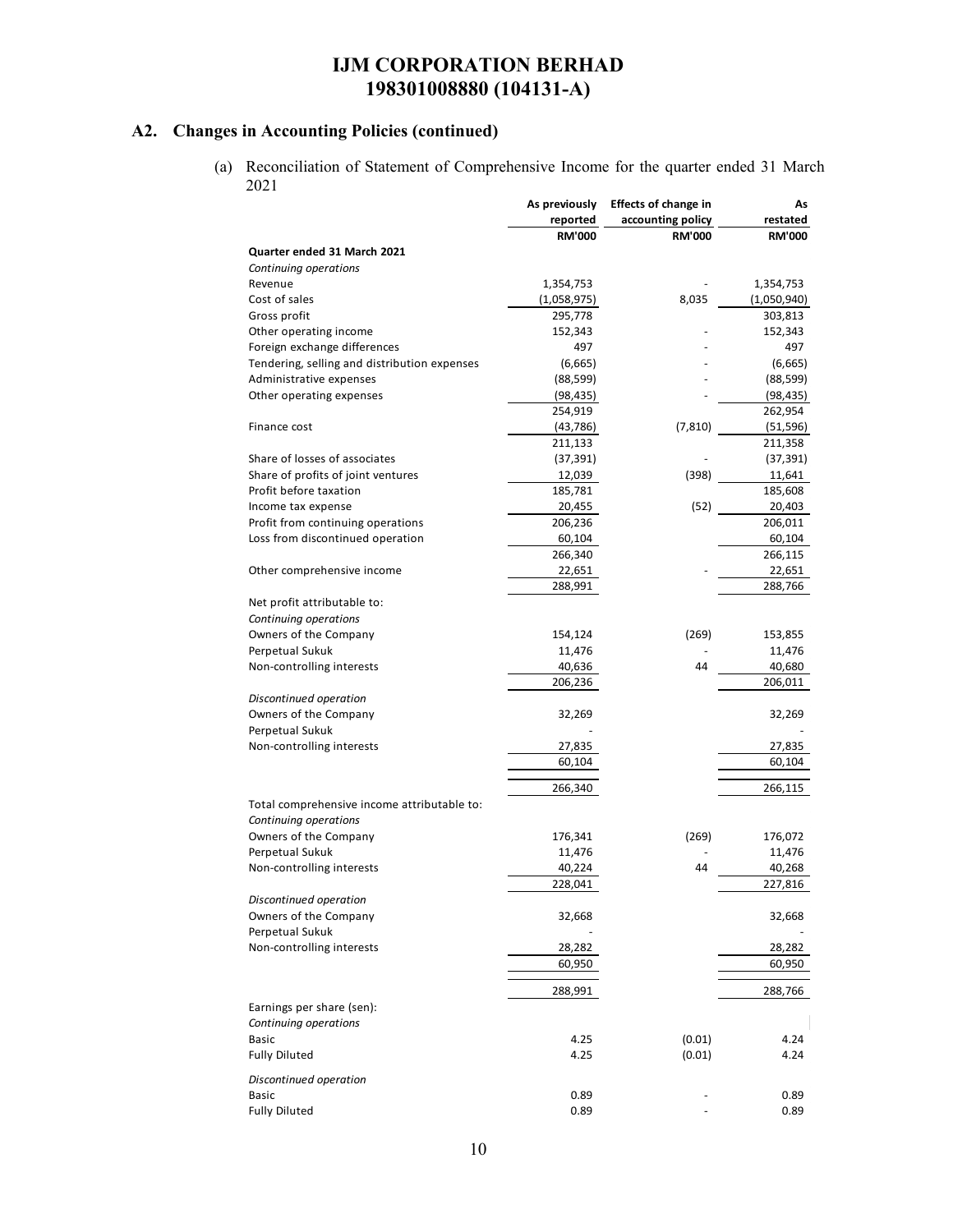# **A2. Changes in Accounting Policies (continued)**

(b) Reconciliation of Statement of Comprehensive Income for the year ended 31 March 2021

|                                              | As previously | <b>Effects of change in</b> | As            |
|----------------------------------------------|---------------|-----------------------------|---------------|
|                                              | reported      | accounting policy           | restated      |
|                                              | <b>RM'000</b> | <b>RM'000</b>               | <b>RM'000</b> |
| Year ended 31 March 2021                     |               |                             |               |
| Continuing operations                        |               |                             |               |
| Revenue                                      | 4,687,177     |                             | 4,687,177     |
| Cost of sales                                | (3,825,234)   | 17,163                      | (3,808,071)   |
| Gross profit                                 | 861,943       |                             | 879,106       |
| Other operating income                       | 315,081       |                             | 315,081       |
| Foreign exchange differences                 | 33,086        |                             | 33,086        |
| Tendering, selling and distribution expenses | (31, 629)     |                             | (31, 629)     |
| Administrative expenses                      | (260, 838)    |                             | (260, 838)    |
| Other operating expenses                     | (151, 218)    |                             | (151,218)     |
|                                              | 766,425       |                             | 783,588       |
| Finance cost                                 | (187, 616)    | (10,640)                    | (198, 256)    |
|                                              | 578,809       |                             | 585,332       |
| Share of losses of associates                | (84, 379)     |                             | (84, 379)     |
| Share of losses of joint ventures            | 12,996        | (2,800)                     | 10,196        |
| Profit before taxation                       | 507,426       |                             | 511,149       |
| Income tax expense                           | (77, 330)     | (1, 565)                    | (78, 895)     |
| Profit from continuing operations            | 430,096       |                             | 432,254       |
| Profit from discontinued operation           | 215,007       |                             | 215,007       |
|                                              | 645,103       |                             | 647,261       |
| Other comprehensive income                   | 95,234        |                             | 95,234        |
|                                              | 740, 337      |                             | 742,495       |
| Net profit attributable to:                  |               |                             |               |
| Continuing operations                        |               |                             |               |
| Owners of the Company                        | 316,421       | 2,201                       | 318,622       |
| Perpetual Sukuk                              | 46,534        |                             | 46,534        |
| Non-controlling interests                    | 67,141        | (43)                        | 67,098        |
|                                              | 430,096       |                             | 432,254       |
| Discontinued operation                       |               |                             |               |
| Owners of the Company                        | 115,257       |                             | 115,257       |
| Perpetual Sukuk                              |               |                             |               |
| Non-controlling interests                    | 99,750        |                             | 99,750        |
|                                              | 215,007       |                             | 215,007       |
|                                              | 645,103       |                             | 647,261       |
|                                              |               |                             |               |
| Total comprehensive income attributable to:  |               |                             |               |
| Continuing operations                        |               |                             |               |
| Owners of the Company                        | 350,805       | 2,201                       | 353,006       |
| Perpetual Sukuk                              | 46,534        |                             | 46,534        |
| Non-controlling interests                    | 67,653        | (43)                        | 67,610        |
|                                              | 464,992       |                             | 467,150       |
| Discontinued operation                       |               |                             |               |
| Owners of the Company                        | 149,604       |                             | 149,604       |
| Perpetual Sukuk                              |               |                             |               |
| Non-controlling interests                    | 125,741       |                             | 125,741       |
|                                              | 275,345       |                             | 275,345       |
|                                              | 740,337       |                             | 742,495       |
| Earnings per share (sen):                    |               |                             |               |
| Continuing operations                        |               |                             |               |
| <b>Basic</b>                                 | 8.73          | 0.06                        | 8.79          |
| <b>Fully Diluted</b>                         | 8.73          | 0.06                        | 8.79          |
|                                              |               |                             |               |
| Discontinued operation                       |               |                             |               |
| <b>Basic</b>                                 | 3.18          |                             | 3.18          |
| <b>Fully Diluted</b>                         | 3.18          |                             | 3.18          |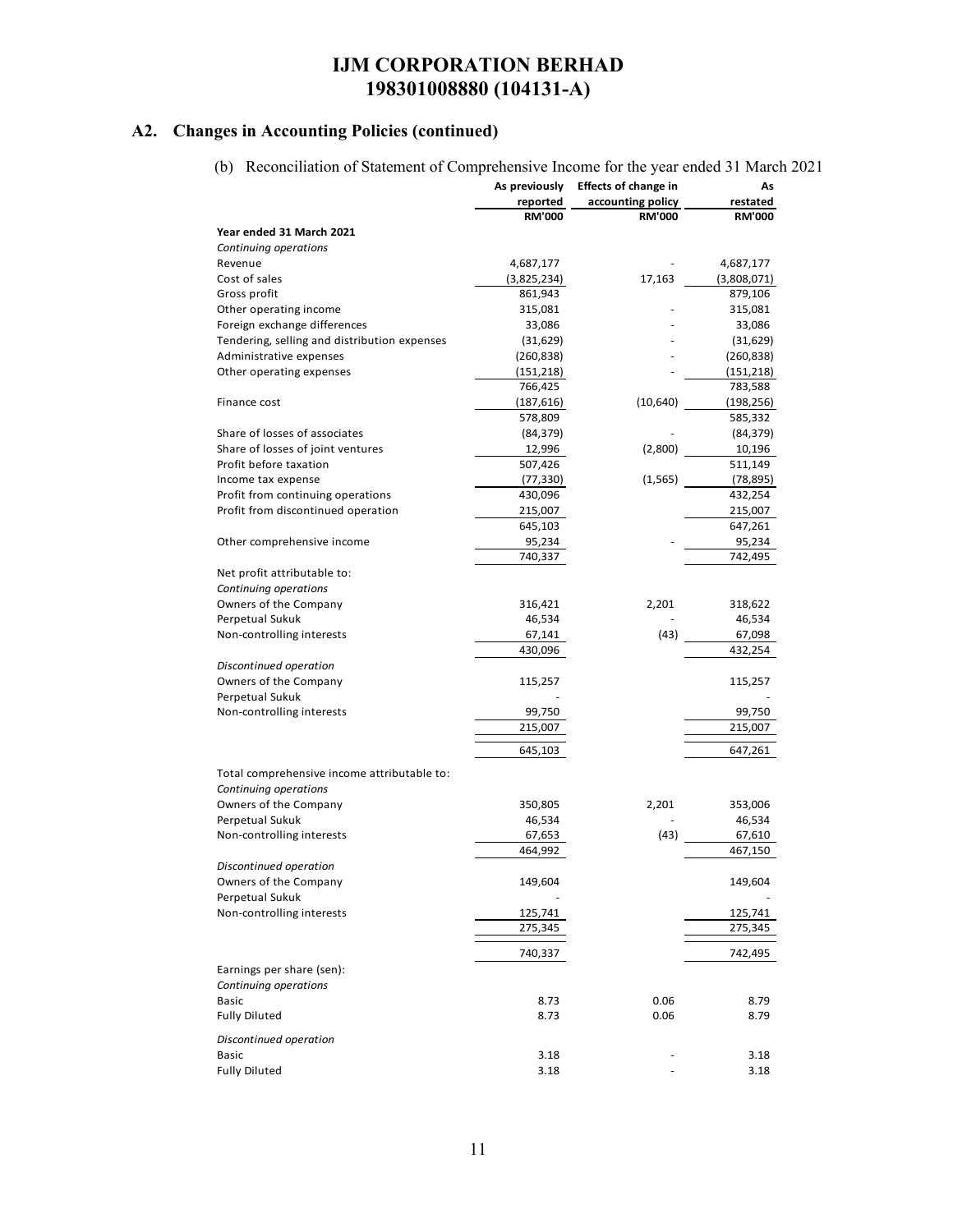### **A2. Changes in Accounting Policies (continued)**

(c) Reconciliation of Statement of Financial Position as at 1 April 2020

|                                | As previously<br>reported | <b>Effects of change in</b><br>accounting policy | As<br>restated |
|--------------------------------|---------------------------|--------------------------------------------------|----------------|
|                                | <b>RM'000</b>             | <b>RM'000</b>                                    | <b>RM'000</b>  |
| As at 1 April 2020             |                           |                                                  |                |
| Total equity                   |                           |                                                  |                |
| Other equity                   | 6,850,478                 |                                                  | 6,850,478      |
| Retained pofits                | 3,600,358                 | (8, 329)                                         | 3,592,029      |
| Non-controlling interests      | 1,192,770                 | (1, 564)                                         | 1,191,206      |
|                                | 11,643,606                |                                                  | 11,633,713     |
| <b>Non-current liabilities</b> | 5,564,022                 |                                                  | 5,564,022      |
| Deferred income                | 70,355                    |                                                  | 70,355         |
| Total equity and liabilities   | 17,277,983                |                                                  | 17,268,090     |
|                                |                           |                                                  |                |
| Non-current assets             |                           |                                                  |                |
| Joint ventures                 | 852,370                   | (1,502)                                          | 850,868        |
| Deferred tax assets            | 447,287                   | 2,650                                            | 449,937        |
| Other non-current assets       | 9,389,159                 |                                                  | 9,389,159      |
|                                | 10,688,816                |                                                  | 10,689,964     |
|                                |                           |                                                  |                |
| Current assets                 |                           |                                                  |                |
| Inventories                    | 7,687,014                 | (11, 041)                                        | 7,675,973      |
| Other current assets           | 5,077,437                 |                                                  | 5,077,437      |
|                                | 12,764,451                |                                                  | 12,753,410     |
|                                |                           |                                                  |                |
| <b>Current liabilities</b>     |                           |                                                  |                |
| Trade and other payables       | 3,130,999                 |                                                  | 3,130,999      |
| Other current liabilities      | 3,044,285                 |                                                  | 3,044,285      |
|                                | 6,175,284                 |                                                  | 6,175,284      |
| Net current assets             | 6,589,167                 |                                                  | 6,578,126      |
|                                | 17,277,983                |                                                  | 17,268,090     |

#### (d) Reconciliation of Statement of Financial Position as at 31 March 2021

|                                | As previously | <b>Effects of change in</b> | As            |
|--------------------------------|---------------|-----------------------------|---------------|
|                                | reported      | accounting policy           | restated      |
|                                | <b>RM'000</b> | <b>RM'000</b>               | <b>RM'000</b> |
| As at 31 March 2021            |               |                             |               |
| Total equity                   |               |                             |               |
| Other equity                   | 6,903,870     |                             | 6,903,870     |
| Retained pofits                | 3,922,958     | (6, 128)                    | 3,916,830     |
| Non-controlling interests      | 1,369,311     | (1,607)                     | 1,367,704     |
|                                | 12,196,139    |                             | 12,188,404    |
| <b>Non-current liabilities</b> | 5,879,958     |                             | 5,879,958     |
| Deferred income                | 271,212       |                             | 271,212       |
| Total equity and liabilities   | 18,347,309    |                             | 18,339,574    |
|                                |               |                             |               |
| Non-current assets             |               |                             |               |
| Joint ventures                 | 857,719       | (4,302)                     | 853,417       |
| Deferred tax assets            | 481,763       | 1,085                       | 482,848       |
| Other non-current assets       | 9,549,560     |                             | 9,549,560     |
|                                | 10,889,042    |                             | 10,885,825    |
| Current assets                 |               |                             |               |
| Inventories                    | 7,346,301     | (4,518)                     | 7,341,783     |
| Other current assets           | 5,258,838     |                             | 5,258,838     |
|                                | 12,605,139    |                             | 12,600,621    |
| <b>Current liabilities</b>     |               |                             |               |
|                                |               |                             |               |
| Trade and other payables       | 2,932,624     |                             | 2,932,624     |
| Other current liabilities      | 2,214,248     |                             | 2,214,248     |
|                                | 5,146,872     |                             | 5,146,872     |
| Net current assets             | 7,458,267     |                             | 7,453,749     |
|                                | 18,347,309    |                             | 18,339,574    |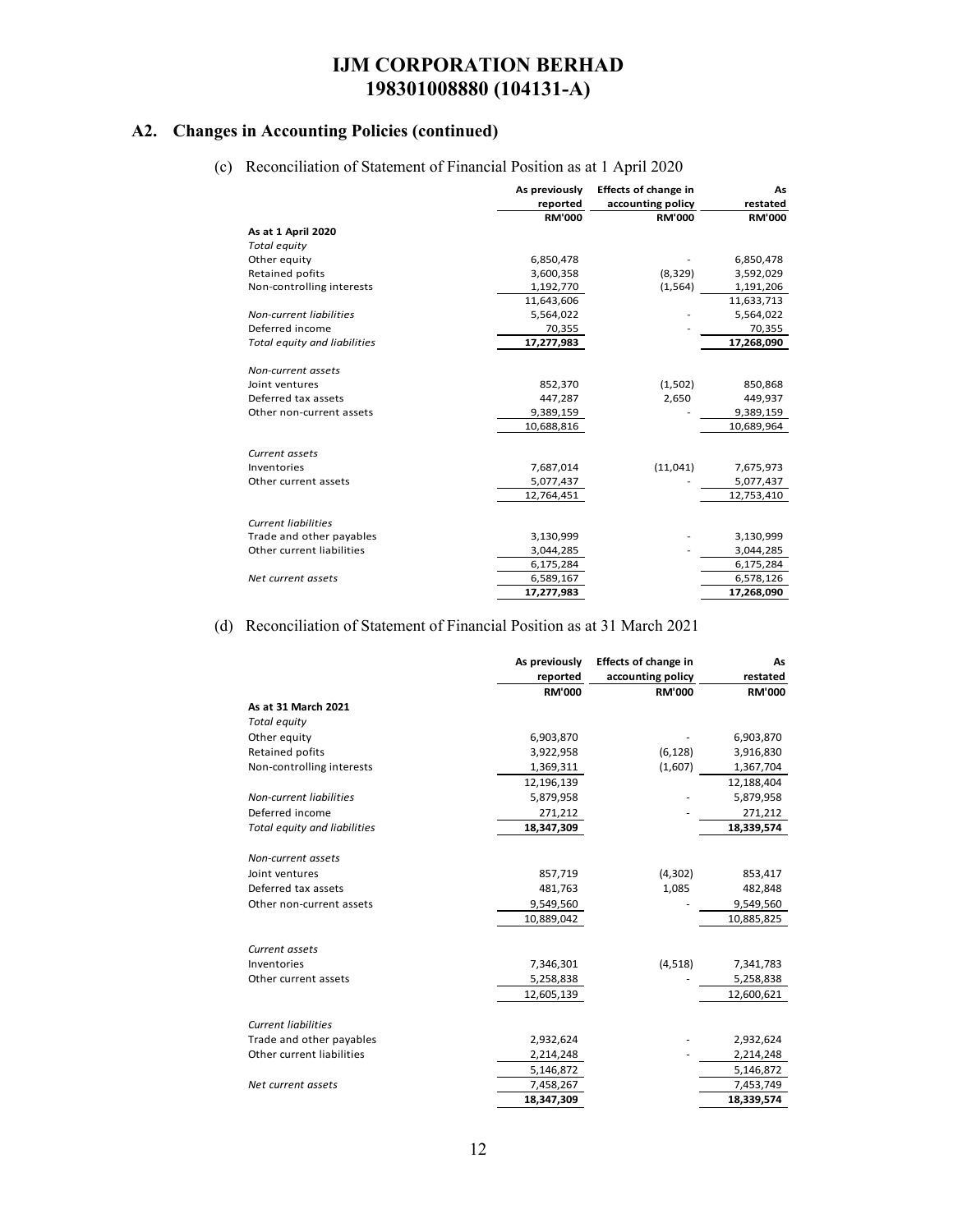#### **A3**. **Auditors' Report on Preceding Annual Financial Statements**

The auditors' report on the financial statements for the financial year ended 31 March 2021 was unmodified.

### **A4**. **Seasonality or Cyclicality of Operations**

 The Group's operations are not materially affected by seasonal or cyclical factors following the disposal of IJM Plantations Berhad in the previous quarter.

### **A5. Unusual Significant Items**

 There were no items affecting assets, liabilities, equity, net income, or cash flows that were unusual in nature, size or incidence during the financial year ended 31 March 2022 other than the gain of RM633.8 million arising from the disposal of the Company's 56.2% equity interest in IJM Plantations Berhad. Details of the disposal are shown in Note A11(ii).

#### **A6. Material Changes in Estimates**

There were no major changes in estimates that have a material effect on the results for the financial year ended 31 March 2022.

### **A7. Debt and Equity Securities**

- (a) For the financial year ended 31 March 2022, the number of issued and paid-up ordinary shares of the Company was increased from 3,641,119,020 to 3,645,488,520 by way of the issuance of 4,369,500 new ordinary shares arising from the vesting of shares under the Employee Share Grant Plan ("ESGP").
- (b) For the financial year ended 31 March 2022, 89,598,500 ordinary shares were repurchased in the open market at an average price of RM1.71 per share and retained as treasury shares of the Company. There were no cancellations and repayments of debt and equity securities for the financial year ended 31 March 2022.

#### **A8. Dividend Paid**

On 23 July 2021, a single tier second interim dividend of 4 sen per share in respect of the financial year ended 31 March 2021 was paid totalling RM144,421,121.

On 30 December 2021, a single tier first interim dividend and special dividend of 2 sen and 15 sen respectively per share in respect of the financial year ended 31 March 2022 was paid totalling RM606,198,396.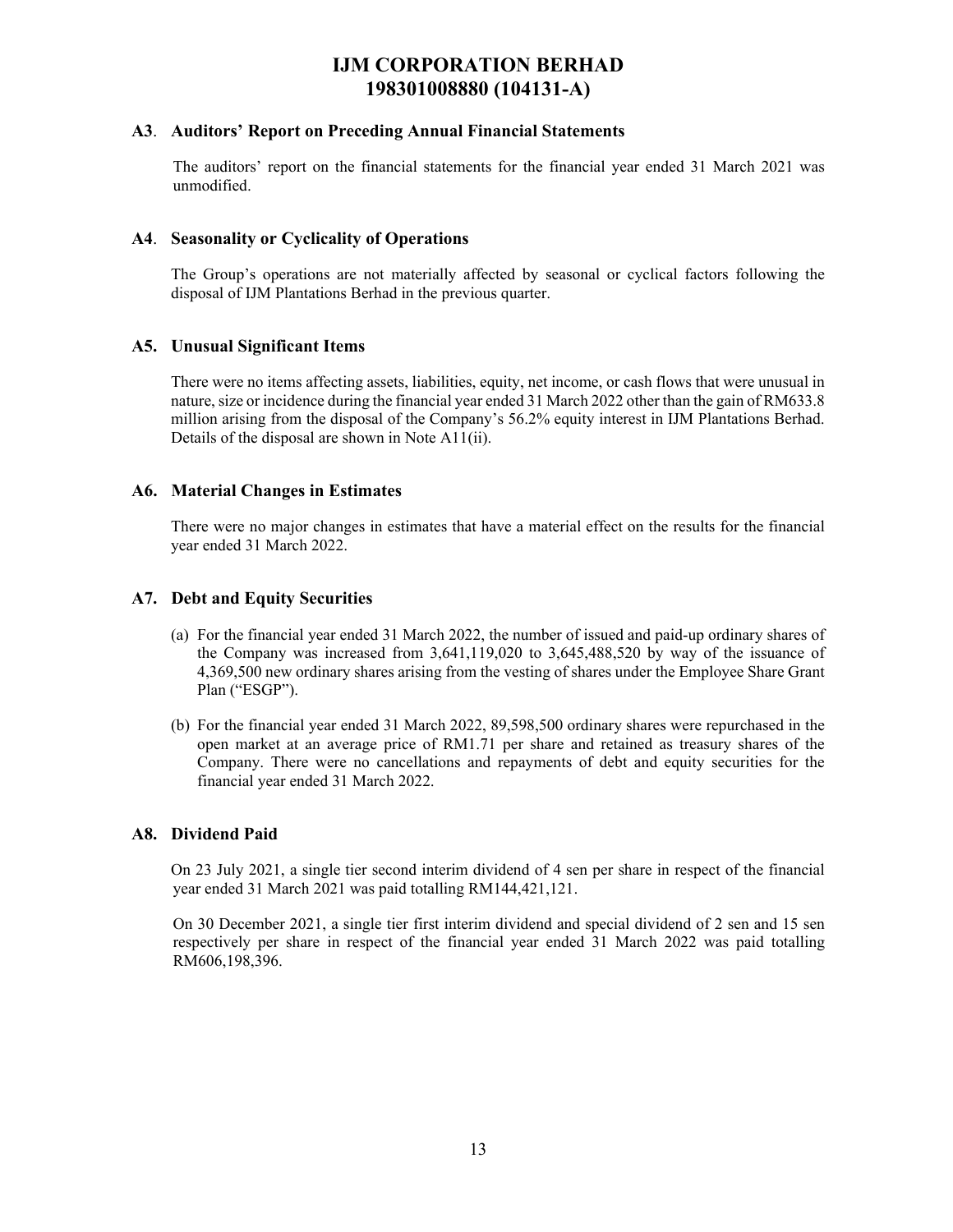# **A9. Segmental Information**

|                                                                  | <b>GROUP</b>        |                       |                        |                         | <b>GROUP</b>            |                      |  |
|------------------------------------------------------------------|---------------------|-----------------------|------------------------|-------------------------|-------------------------|----------------------|--|
|                                                                  | 3 months            | 3 months              | Change                 | 12 months               | 12 months               | Change               |  |
|                                                                  | ended<br>31/03/2022 | ended<br>31/03/2021   | $(+/-)$                | ended<br>31/03/2022     | ended<br>31/03/2021     | $(+/-)$              |  |
|                                                                  | <b>RM'000</b>       | <b>RM'000</b>         | $\%$                   | <b>RM'000</b>           | <b>RM'000</b>           | $\%$                 |  |
|                                                                  |                     | <b>Restated</b>       |                        |                         | <b>Restated</b>         |                      |  |
| <b>External revenue:</b>                                         |                     |                       |                        |                         |                         |                      |  |
| <b>Continuing operations</b>                                     |                     |                       |                        |                         |                         |                      |  |
| Construction<br>Property development                             | 377,577<br>396,746  | 566,449<br>366,215    | $-33.3%$<br>8.3%       | 1,529,306<br>1,273,667  | 1,947,865<br>1,296,758  | $-21.5%$<br>$-1.8%$  |  |
| Manufacturing and quarrying                                      | 229,743             | 244,689               | $-6.1%$                | 856,942                 | 690,958                 | 24.0%                |  |
| Infrastructure                                                   | 228,421             | 177,363               | 28.8%                  | 748,478                 | 751,033                 | $-0.3%$              |  |
| Investment and others                                            | 43                  | 37                    | 16.2%                  | 587                     | 563                     | 4.3%                 |  |
|                                                                  | 1,232,530           | 1,354,753             | $-9.0\%$               | 4,408,980               | 4,687,177               | $-5.9%$              |  |
| <b>Discontinued operation</b><br>Plantation                      |                     |                       |                        |                         |                         |                      |  |
|                                                                  | 1,232,530           | 246,381<br>1,601,134  | $-100.0\%$<br>$-23.0%$ | 472,512                 | 935,693<br>5,622,870    | $-49.5%$<br>$-13.2%$ |  |
|                                                                  |                     |                       |                        | 4,881,492               |                         |                      |  |
| Inter-segment revenue:                                           |                     |                       |                        |                         |                         |                      |  |
| Construction                                                     | 129,185             | 82,439                | 56.7%                  | 335,118                 | 215,227                 | 55.7%                |  |
| Manufacturing and quarrying                                      | 3,162               | 6,239                 | $-49.3%$               | 14,134                  | 26,842                  | $-47.3%$             |  |
| Infrastructure                                                   | 55                  |                       | $>100\%$               |                         | 55                      | $>100\%$             |  |
| Investment and others                                            | 155,311<br>287,713  | 53,972<br>142,650     | 187.8%<br>101.7%       | 1,223,627<br>1,572,934  | 313,773<br>555,842      | 290.0%<br>183.0%     |  |
|                                                                  |                     |                       |                        |                         |                         |                      |  |
| <b>Profit/(loss)</b> before taxation:                            |                     |                       |                        |                         |                         |                      |  |
| <b>Continuing operations</b>                                     |                     |                       |                        |                         |                         |                      |  |
| Construction                                                     | 48,576              | 29,858                | 62.7%                  | 121,678                 | 137,655                 | $-11.6%$             |  |
| Property development<br>Manufacturing and quarrying              | 20,018              | 82,074<br>58,059      | $-75.6%$<br>$-56.6%$   | 99,201                  | 180,265<br>68,215       | $-45.0%$<br>0.4%     |  |
| Infrastructure                                                   | 25,196<br>(27,958)  | 15,032                | $-286.0\%$             | 68,500<br>21,644        | 117,070                 | $-81.5%$             |  |
| Investment and others                                            | 2,968               | 585                   | 407.4%                 | 6,848                   | 7,944                   | $-13.8%$             |  |
|                                                                  | 68,800              | 185,608               | $-62.9%$               | 317,871                 | 511,149                 | $-37.8%$             |  |
| <b>Discontinued operation</b>                                    |                     |                       |                        |                         |                         |                      |  |
| Plantation                                                       | 452                 | 60,411                | $-99.3%$               | 782,411                 | 272,129                 | 187.5%               |  |
|                                                                  | 69,252              | 246,019               | $-71.9%$               | 1,100,282               | 783,278                 | 40.5%                |  |
|                                                                  |                     |                       |                        |                         |                         |                      |  |
| Earnings before interest, tax,<br>depreciation and amortisation: |                     |                       |                        |                         |                         |                      |  |
| <b>Continuing operations</b>                                     |                     |                       |                        |                         |                         |                      |  |
| Construction                                                     | 69,669              | 52,709                | 32.2%                  | 215,617                 | 230,876                 | $-6.6%$              |  |
| Property development<br>Manufacturing and quarrying              | 33,666<br>37,967    | 101,418<br>73,403     | $-66.8%$<br>$-48.3%$   | 140,306<br>119,238      | 228,612<br>130,205      | $-38.6%$<br>$-8.4%$  |  |
| Infrastructure                                                   | 60,537              | 82,511                | $-26.6%$               | 340,183                 | 407,560                 | $-16.5%$             |  |
| Investment and others                                            | 2,979               | 592                   | 403.2%                 | 6,878                   | 7,972                   | $-13.7%$             |  |
| <b>Discontinued operation</b>                                    | 204,818             | 310,633               |                        | 822,222                 | 1,005,225               |                      |  |
| Plantation                                                       | 452                 | 91,333                | $-99.5%$               | 838,441                 | 407,320                 | 105.8%               |  |
|                                                                  | 205,270             | 401.966               | $-48.9%$               | 1,660,663               | 1,412,545               | 17.6%                |  |
| Finance Cost                                                     | (50, 013)           | (55, 192)             |                        | (193, 626)              | (216, 529)              |                      |  |
| Depreciation and amortisation<br>Profit before taxation          | (86,005)<br>69,252  | (100, 755)<br>246,019 | $-71.9%$               | (366, 755)<br>1,100,282 | (412, 738)<br>783,278   | 40.5%                |  |
|                                                                  |                     |                       |                        |                         |                         |                      |  |
|                                                                  |                     |                       |                        | As at<br>31/03/2022     | As at<br>31/03/2021     |                      |  |
|                                                                  |                     |                       |                        | <b>RM'000</b>           | <b>RM'000</b>           |                      |  |
| <b>Total Assets:</b>                                             |                     |                       |                        |                         | <b>Restated</b>         |                      |  |
| <b>Continuing operations</b><br>Construction                     |                     |                       |                        |                         |                         |                      |  |
| Property development                                             |                     |                       |                        | 2,653,739<br>10,216,348 | 2,341,268<br>10,436,019 |                      |  |
| Manufacturing and quarrying                                      |                     |                       |                        | 1,362,833               | 1,469,535               |                      |  |
| Infrastructure                                                   |                     |                       |                        | 6,017,994               | 6,137,254               |                      |  |
| Investment and others                                            |                     |                       |                        | 203,235                 | 129,280                 |                      |  |
|                                                                  |                     |                       |                        | 20,454,149              | 20,513,356              |                      |  |
| <b>Discontinued operation</b><br>Plantation                      |                     |                       |                        |                         |                         |                      |  |
| Total segment assets                                             |                     |                       |                        | 20,454,149              | 2,379,205<br>22,892,561 |                      |  |
| Unallocated corporate assets                                     |                     |                       |                        | 557,899                 | 593,885                 |                      |  |
| Consolidated total assets                                        |                     |                       |                        | 21,012,048              | 23,486,446              |                      |  |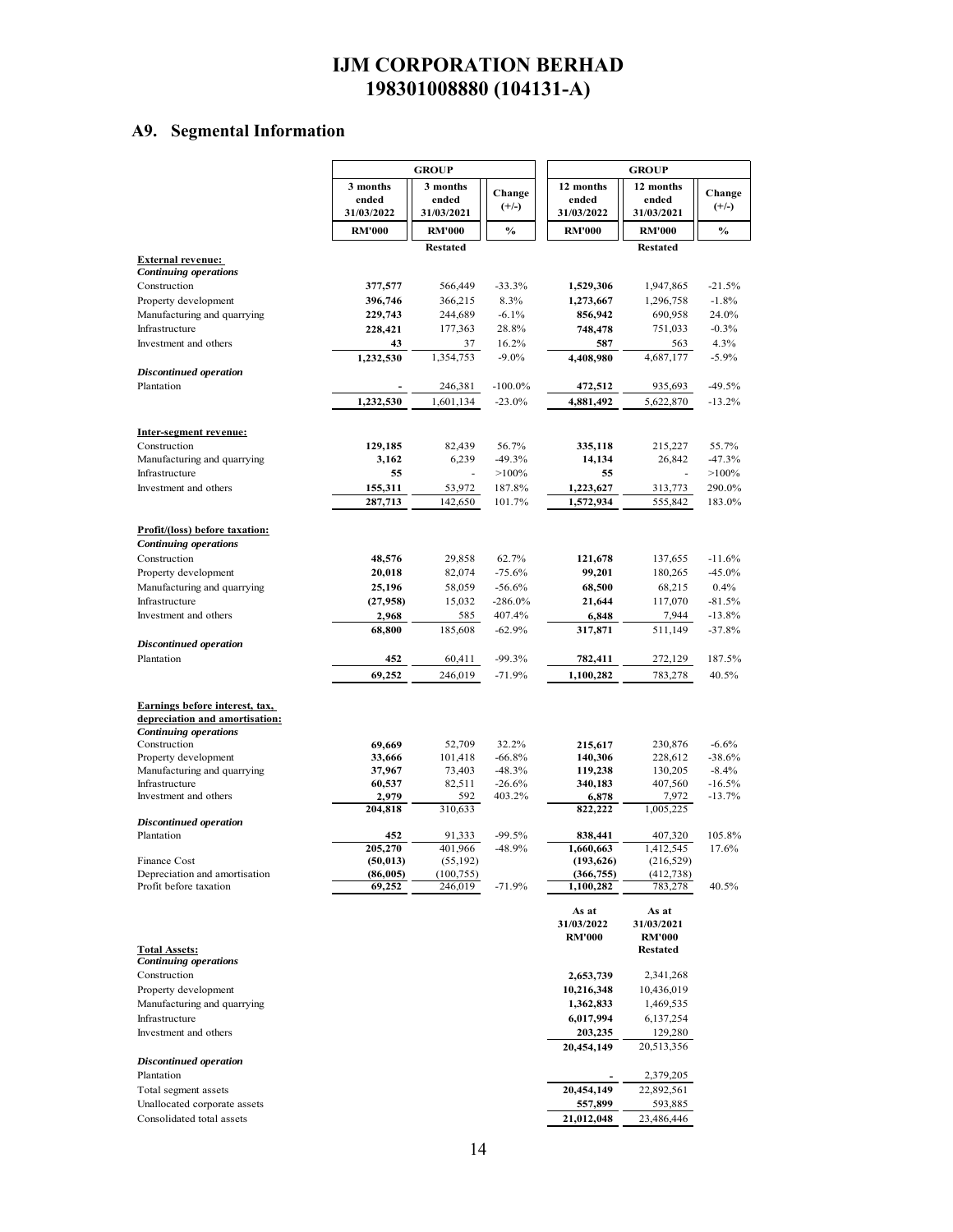### **A9. Segmental Information (continued)**

|                                                                                  |                               |                                          |                                               |                                 |                                                |                        | <b>Discontinued</b>         |                        |
|----------------------------------------------------------------------------------|-------------------------------|------------------------------------------|-----------------------------------------------|---------------------------------|------------------------------------------------|------------------------|-----------------------------|------------------------|
|                                                                                  |                               |                                          |                                               | <b>Continuing operations</b>    |                                                |                        | operation                   |                        |
|                                                                                  | Construction<br><b>RM'000</b> | Property<br>development<br><b>RM'000</b> | Manufacturing<br>& Quarrying<br><b>RM'000</b> | Infrastructure<br><b>RM'000</b> | Investment &<br><b>Others</b><br><b>RM'000</b> | Total<br><b>RM'000</b> | Plantation<br><b>RM'000</b> | Total<br><b>RM'000</b> |
| 3 months ended 31/03/2022                                                        |                               |                                          |                                               |                                 |                                                |                        |                             |                        |
| <b>Revenue from contract with</b><br>customers<br>Timing of revenue recognition: |                               |                                          |                                               |                                 |                                                |                        |                             |                        |
| - At a point in time                                                             | 6,699                         | 220,712                                  | 216,108                                       |                                 | $\overline{\phantom{a}}$                       | 443,519                | (1, 232)                    | 442,287                |
| - Over time                                                                      | 370,878                       | 164,205                                  | 12,632                                        | 208,563                         | (6)                                            | 756,272                | 1,232                       | 757,504                |
|                                                                                  | 377,577                       | 384,917                                  | 228,740                                       | 208,563                         | (6)                                            | 1,199,791              | ×,                          | 1,199,791              |
| <b>Revenue from other sources</b>                                                |                               | 11,829                                   | 1,003                                         | 19,858                          | 49                                             | 32,739                 |                             | 32,739                 |
| <b>Total revenue</b>                                                             | 377,577                       | 396,746                                  | 229,743                                       | 228,421                         | 43                                             | 1,232,530              | ä,                          | 1,232,530              |
| 12 months ended 31/03/2022                                                       |                               |                                          |                                               |                                 |                                                |                        |                             |                        |
|                                                                                  |                               |                                          |                                               |                                 |                                                |                        |                             |                        |
| <b>Revenue from contract with</b>                                                |                               |                                          |                                               |                                 |                                                |                        |                             |                        |
| customers                                                                        |                               |                                          |                                               |                                 |                                                |                        |                             |                        |
| Timing of revenue recognition:                                                   |                               |                                          |                                               |                                 |                                                |                        |                             |                        |
| - At a point in time                                                             | 24,364                        | 561,684                                  | 816,801                                       |                                 |                                                | 1,402,849              | 471,280                     | 1,874,129              |
| - Over time                                                                      | 1,504,942                     | 686,908                                  | 35,630                                        | 701,684                         | 119                                            | 2,929,283              | 1,232                       | 2,930,515              |
| <b>Revenue from other sources</b>                                                | 1,529,306                     | 1,248,592                                | 852,431                                       | 701,684                         | 119                                            | 4,332,132              | 472,512                     | 4,804,644              |
|                                                                                  |                               | 25,075                                   | 4,511                                         | 46,794                          | 468                                            | 76,848                 |                             | 76,848                 |
| <b>Total revenue</b>                                                             | 1,529,306                     | 1,273,667                                | 856,942                                       | 748,478                         | 587                                            | 4,408,980              | 472,512                     | 4,881,492              |
| 3 months ended 31/03/2021                                                        |                               |                                          |                                               |                                 |                                                |                        |                             |                        |
| Revenue from contract with<br>customers                                          |                               |                                          |                                               |                                 |                                                |                        |                             |                        |
| Timing of revenue recognition:                                                   |                               |                                          |                                               |                                 |                                                |                        |                             |                        |
| - At a point in time                                                             | 8,882                         | 143,881                                  | 236,703                                       |                                 | ä,                                             | 389,466                | 245,902                     | 635,368                |
| - Over time                                                                      | 557,567                       | 213,819                                  | 6,843                                         | 170,117                         | 37                                             | 948,383                | 479                         | 948,862                |
|                                                                                  | 566,449                       | 357,700                                  | 243,546                                       | 170,117                         | 37                                             | 1,337,849              | 246,381                     | 1,584,230              |
| <b>Revenue from other sources</b>                                                |                               | 8,515                                    | 1,143                                         | 7,246                           | ÷,                                             | 16,904                 |                             | 16,904                 |
| <b>Total revenue</b>                                                             | 566,449                       | 366,215                                  | 244,689                                       | 177,363                         | 37                                             | 1,354,753              | 246,381                     | 1,601,134              |
| 12 months ended 31/03/2021                                                       |                               |                                          |                                               |                                 |                                                |                        |                             |                        |
| <b>Revenue from contract with</b>                                                |                               |                                          |                                               |                                 |                                                |                        |                             |                        |
| customers                                                                        |                               |                                          |                                               |                                 |                                                |                        |                             |                        |
| Timing of revenue recognition:                                                   |                               |                                          |                                               |                                 |                                                |                        |                             |                        |
| - At a point in time                                                             | 18,346                        | 363,349                                  | 677,311                                       |                                 | ä,                                             | 1,059,006              | 933,987                     | 1,992,993              |
| - Over time                                                                      | 1,929,519                     | 899,159                                  | 9,652                                         | 713,435                         | 123                                            | 3,551,888              | 1,706                       | 3,553,594              |
|                                                                                  | 1,947,865                     | 1,262,508                                | 686,963                                       | 713,435                         | 123                                            | 4,610,894              | 935,693                     | 5,546,587              |
| <b>Revenue from other sources</b>                                                |                               | 34,250                                   | 3,995                                         | 37,598                          | 440                                            | 76,283                 |                             | 76,283                 |
| <b>Total revenue</b>                                                             | 1,947,865                     | 1,296,758                                | 690,958                                       | 751,033                         | 563                                            | 4,687,177              | 935,693                     | 5,622,870              |

#### **A10. Carrying Amount of Revalued Property, Plant and Equipment**

The carrying amounts of property, plant and equipment have been brought forward without amendments from the audited financial statements for the financial year ended 31 March 2021.

#### **A11. Changes in the Composition of the Group**

During the financial year, the following changes in composition were effected:

- (i) On 31 March 2022, IJM Properties Sdn Bhd, a wholly-owned subsidiary of IJM Land Berhad, which in turn is a wholly-owned subsidiary of the Company has executed the following agreements: -
	- (a) A Share Sale Agreement with Mutual Prosperous Sdn Bhd to dispose its entire 50% equity interests in Cekap Tropikal Sdn Bhd for a total cash consideration of RM1.00;
	- (b) A Share Sale Agreement with G.L. Development Sdn Bhd to dispose its entire 50% equity interests in Good Debut Sdn Bhd for a total cash consideration of RM1.00; and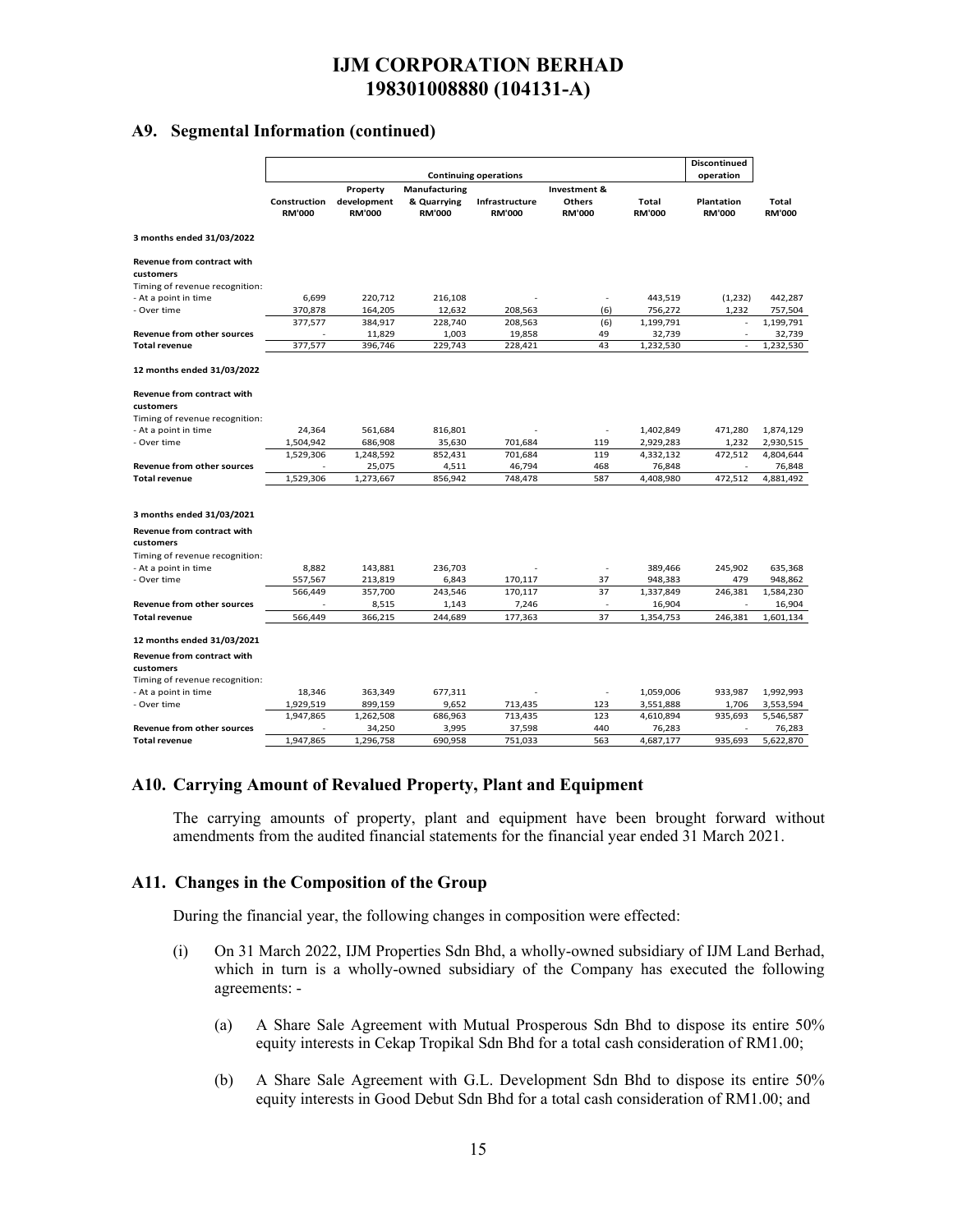### **A11. Changes in the Composition of the Group (continued)**

(i) (c) A Share Sale and Purchase agreement with Terang Tanah Sdn Bhd to acquire 1,000,000 ordinary shares and 9,000 preference shares in Sierra Ukay Sdn Bhd ("SUSB"), representing a 50% equity interest in SUSB for a total purchase consideration of RM1.00.

> In accordance with the requirements of MFRS 3 "Business Combinations", a remeasurement value of nil was recognised for the Group's existing 50% equity interest in SUSB.

> As at 31 March 2022, there were amounts owing to IJM Properties Sdn Bhd ("IJM Prop") of RM217.5 million, IJM Construction Sdn Bhd of RM69.8 million and IJM Building Systems Sdn Bhd of RM12.3 million in SUSB. This has given rise to a pre-existing relationship. Accordingly, the amounts had been included as part of the consideration transferred and were excluded from the fair values of the identifiable liabilities. Following the completion of the acquisition, SUSB became a wholly-owned subsidiary of IJM Prop.

Details of net assets acquired were as follows:

|                                                                    | Fair value<br>RM'000 |
|--------------------------------------------------------------------|----------------------|
| Identifiable assets and liabilities:                               |                      |
| Non-current assets                                                 |                      |
| Deferred tax assets                                                | 11,312               |
| Current assets                                                     |                      |
| Trade and other receivables                                        | 53,115               |
| Contract assets                                                    | 991                  |
| Inventories                                                        | 192,700              |
| Tax recoverable                                                    | 2                    |
| Deposits, cash and bank balances                                   | 23,987               |
|                                                                    | 270,795              |
| Current liabilities                                                |                      |
| Trade and other payables                                           | (23, 976)            |
| Fair value of identifiable net assets acquired                     | 258,131              |
| Less: Purchase consideration *                                     | (258, 131)           |
| Goodwill on acquisition                                            |                      |
|                                                                    |                      |
| Details of cash flows arising from the acquisition are as follows: |                      |
|                                                                    | Group                |
|                                                                    | RM'000               |
| Total purchase consideration                                       | $(**)$               |
| Less: Cash and cash equivalents of a subsidiary acquired           | 23,987               |
| Net cash inflow to the Group on acquisition                        | 23,987               |
|                                                                    |                      |

\* Inclusive of amount due from Sierra Ukay Sdn Bhd of RM258,131k at Group level as deemed purchase consideration.

\*\* The purchase consideration is RM1.00.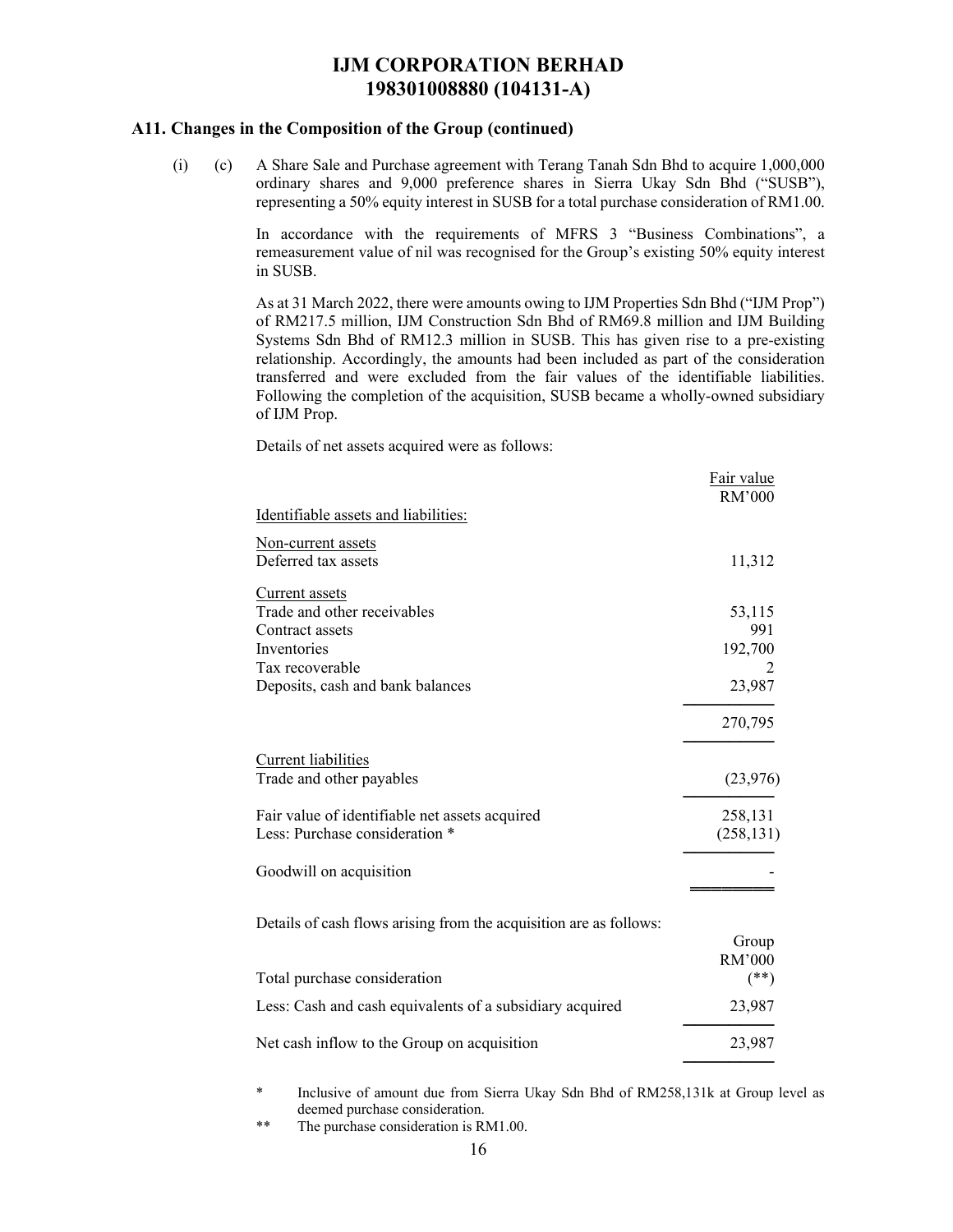### **A11. Changes in the Composition of the Group (continued)**

(ii) On 9 June 2021, the Company received an offer letter from Kuala Lumpur Kepong Berhad ("KLK") proposing to purchase 494,865,786 shares of IJM Plantations Berhad ("IJMP"), representing the Company's entire 56.2% equity interests in IJMP for a cash consideration of RM1,534,083,937. The Company accepted the offer letter on 11 June 2021 and on the same date entered into a conditional Share Sale and Purchase Agreement ("SPA") with KLK. The disposal was completed on 6 September 2021. Following the completion of the disposal, IJMP ceased to be a subsidiary of the Company.

| Details of the disposal were as follows:                       |               |
|----------------------------------------------------------------|---------------|
|                                                                | At date of    |
|                                                                | disposal      |
|                                                                | <b>RM'000</b> |
| <b>Non-current assets</b>                                      |               |
| Property, plant and equipment                                  | 1,567,906     |
| Right-of-use assets                                            | 227,327       |
| Associates                                                     | 23,571        |
| Long term receivables                                          | 165,631       |
| Deferred tax assets                                            | 4,205         |
| <b>Inventories</b>                                             | 5,477         |
|                                                                | 1,994,117     |
|                                                                |               |
| <b>Current assets</b>                                          |               |
| Inventories                                                    | 94,468        |
| Produce growing on bearer plants                               | 26,707        |
| Trade and other receivables                                    | 88,214        |
| Tax recoverable                                                | 7,888         |
| Restricted deposits with licensed bank                         | 11,789        |
| Deposits, cash and bank balances                               | 153,273       |
|                                                                | 382,339       |
|                                                                |               |
| <b>Non-current liabilities</b>                                 |               |
| Term loans                                                     | 419,311       |
| Lease liabilities                                              | 20,552        |
| Deferred tax liabilities                                       | 70,092        |
| <b>Retirement benefits</b>                                     | 22,515        |
|                                                                | 532.470       |
|                                                                |               |
| <b>Current liabilities</b>                                     |               |
| Trade and other payables                                       | 105,568       |
| Derivative financial instruments                               | 239           |
| Lease liabilities                                              | 1,208         |
| Borrowings                                                     | 208,598       |
| <b>Current tax liabilities</b>                                 | 15,786        |
|                                                                | 331,399       |
| Net assets                                                     | 1,512,587     |
| Less: Non-controlling interests share of net assets            | (663, 671)    |
| Net assets disposed of                                         | 848,916       |
| Transfer from foreign exchange reserve                         | 48,779        |
| Total net disposal proceeds (net of expenses of RM2.6 million) | 1,531,486     |
| Gain on disposal of subsidiary                                 | 633,791       |
|                                                                |               |
| The net cash flows on disposal is determined as follows:       |               |
|                                                                |               |
| Total net disposal proceeds (net of expenses of RM2.6 million) | 1,531,486     |
| Cash and cash equivalents of a subsidiary disposed of          | (153, 273)    |
| Cash inflow to the Group on disposal                           | 1,378,213     |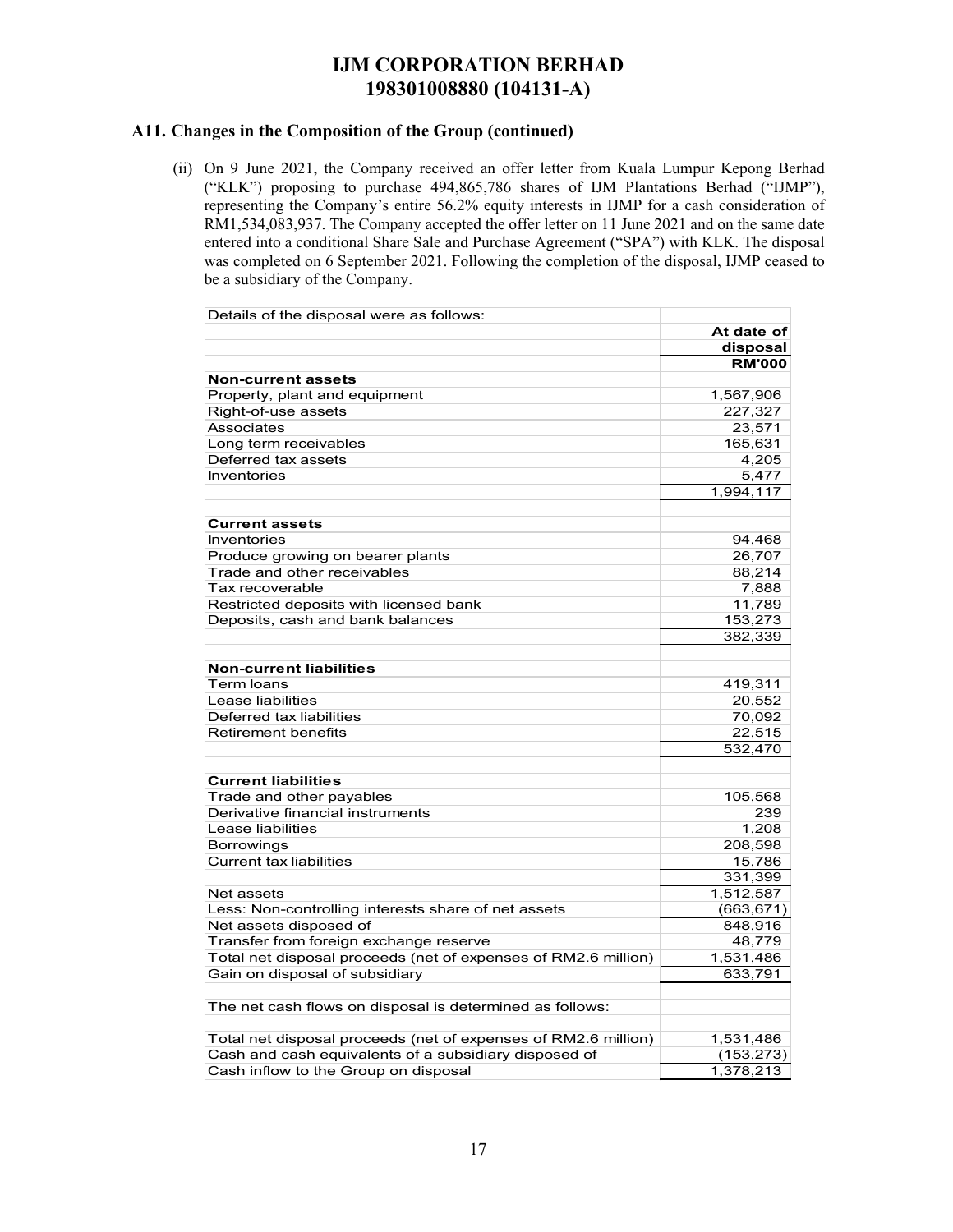### **A11. Changes in the Composition of the Group (continued)**

(iii) On 15 March 2021, the Company entered into a share sale agreement to dispose 1,100,000 ordinary shares of RM1 each, representing 55% equity interests in Kemena Industries Sdn Bhd ("KISB") to Kemena Global Sdn Bhd for a total cash consideration of RM18 million. As at 31 March 2021, the transaction satisfied the criteria in MFRS 5 "Non-Current Assets Held for Sale and Discontinued Operations" and therefore the assets and liabilities were reclassified as assets and liabilities of disposal group classified as held for sale. The disposal was completed on 31 August 2021. Following the completion of the disposal, KISB ceased to be a subsidiary of the Company.

| Details of the disposal were as follows:                  |               |
|-----------------------------------------------------------|---------------|
|                                                           | At date of    |
|                                                           | disposal      |
|                                                           | <b>RM'000</b> |
| Assets of disposal group classified as held for sale      |               |
| Property, plant and equipment                             | 6,366         |
| Right-of-use assets                                       | 879           |
| Investment properties                                     | 171           |
| Inventories                                               | 4,048         |
| Trade and other receivables                               | 8,212         |
| Deposits, cash and bank balances                          | 3,491         |
|                                                           | 23,167        |
|                                                           |               |
| Liabilities of disposal group classified as held for sale |               |
| Deferred tax liabilities                                  | 511           |
| Trade and other payables                                  | 2,644         |
| <b>Current tax liabilities</b>                            | 148           |
|                                                           | 3,303         |
| Net assets                                                | 19,864        |
| Less: Non-controlling interests share of net assets       | (8,839)       |
| Net assets disposed of                                    | 11,025        |
| Disposal proceeds                                         | 18,000        |
| Gain on disposal of subsidiary                            | 6,975         |
|                                                           |               |
| The net cash flows on disposal is determined as follows:  |               |
|                                                           |               |
| Total disposal proceeds                                   | 18,000        |
| Cash and cash equivalents of a subsidiary disposed of     | (3, 491)      |
| Cash inflow to the Group on disposal                      | 14,509        |
|                                                           |               |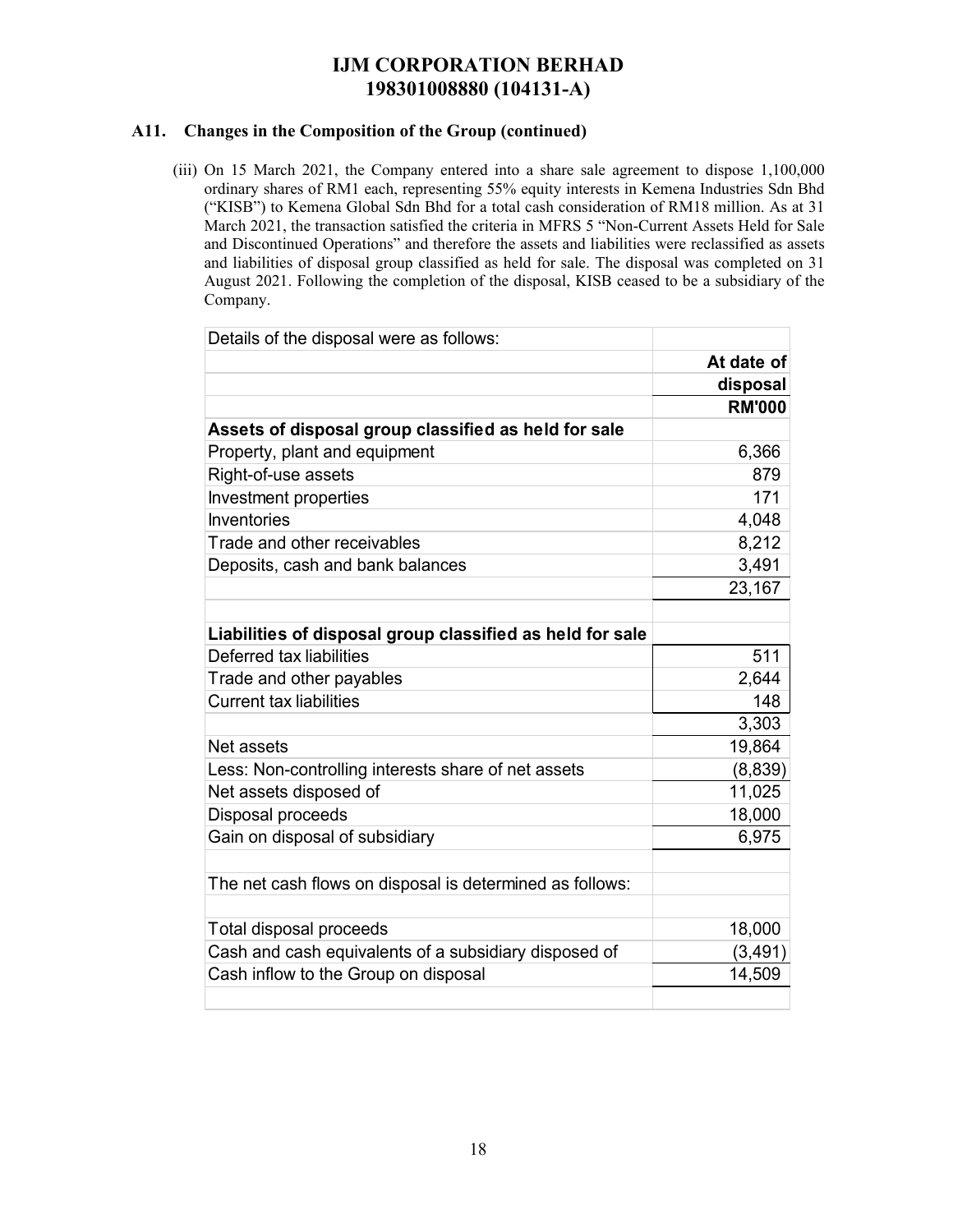### **A12. Net cash flows attributable to discontinued operation**

|                                                            | 5 months<br>ended<br>31/08/21<br><b>RM'000</b> | 12 months<br>ended<br>31/03/21<br><b>RM'000</b> |
|------------------------------------------------------------|------------------------------------------------|-------------------------------------------------|
| Net cash flow from operating activities                    | 133,808                                        | 229,096                                         |
| Net cash flow from investing activities                    | (28, 830)                                      | (65, 540)                                       |
| Net cash flow from financing activities                    | (158, 024)                                     | (197, 585)                                      |
| Total cash flows attributable to<br>discontinued operation | (53,046)                                       | (34, 029)                                       |

### **A13. Contingent Liabilities**

The contingent liabilities of the Group are summarised as follows:-

|                                 | <b>RM'000</b> |
|---------------------------------|---------------|
| Stamp duty matters under appeal | 1,820         |
| Tax matters under appeal        | 31,208        |
| Balance as at 31 March 2022     | 33,028        |

### **A14. Capital Commitments**

Capital commitments not provided for in the financial statements as at 31 March 2022 are as follows:

|                                              | <b>RM'000</b> |
|----------------------------------------------|---------------|
| Approved and contracted for                  | 93,706        |
| Approved but not contracted for              | 59,619        |
|                                              | 153,325       |
| Analysed as follows:                         |               |
| - Purchases of property, plant and equipment | 86,392        |
| - Purchases of development land              | 2,037         |
| - Concession assets                          | 64,180        |
| - Investment properties                      | 716           |
|                                              | 153,325       |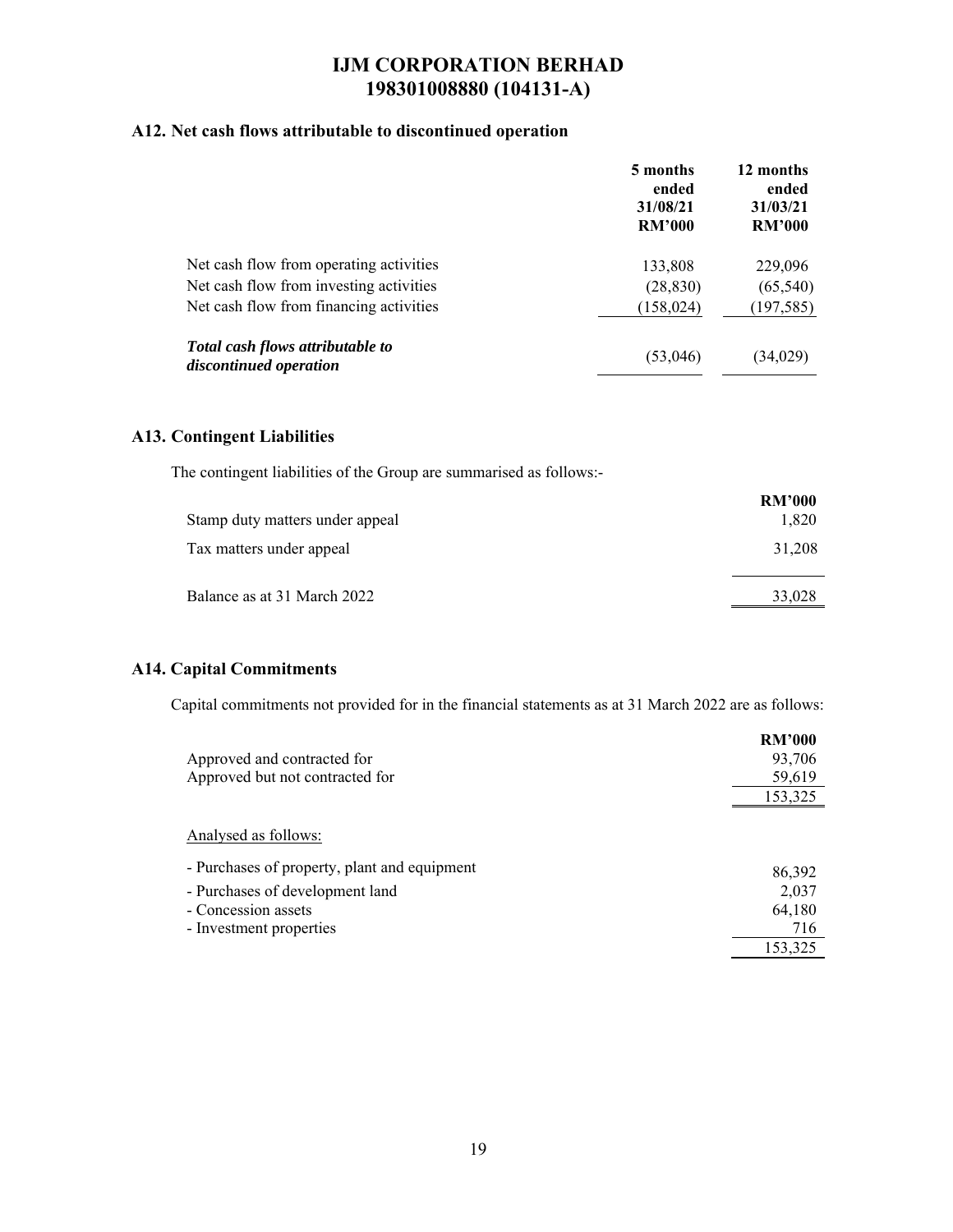#### **A15. Significant events subsequent to the date of statement of financial position**

There were no significant events subsequent to the date of the statement of financial position.

### **A16. Fair Value of Financial Instruments**

The following hierarchies were applied to determine the fair value of all the financial instruments carried at fair value:

- (a) Level 1: quoted prices (unadjusted) in active markets for identical assets or liabilities.
- (b) Level 2: inputs other than quoted prices included within Level 1 that are observable for the asset or liability, either directly or indirectly.
- (c) Level 3: inputs for the asset or liability that are not based on observable market data (unobservable inputs).

|                                                                                            |         |         | As at 31 March 2022 |         |
|--------------------------------------------------------------------------------------------|---------|---------|---------------------|---------|
|                                                                                            | Level 1 | Level 2 | Level 3             | Total   |
|                                                                                            | RM'000  | RM'000  | RM'000              | RM'000  |
| Non-Current Asset:<br>Financial assets at fair value through other<br>comprehensive income |         |         | 3,665               | 3,665   |
| Current Asset:<br>Financial assets at fair value through profit or loss                    | 611,279 |         |                     | 611,279 |
| Current Liability:<br>Derivative financial instruments                                     |         | (337)   | -                   | (337)   |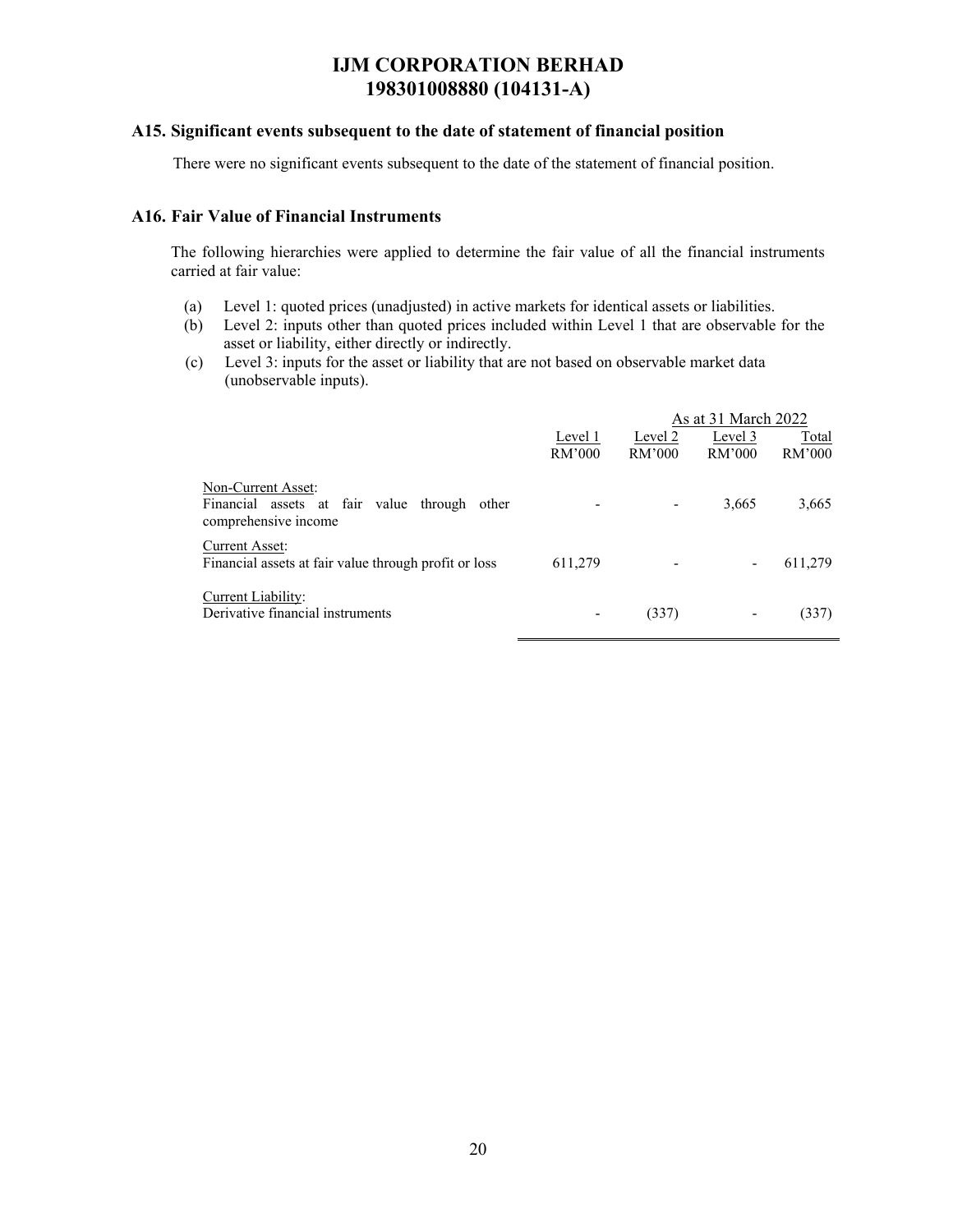### **B Bursa Securities Listing Requirements (Part A of Appendix 9B)**

### **B1. Detailed Analysis of Performance of all Operating Segments**

A nationwide total lockdown was introduced between June 2021 to September 2021. Following the successful implementation of the National Covid-19 Immunisation Programme, most of the economic sectors and social activities had gradually resumed from October 2021. Some of the other foreign countries in which the Group operates also had similar restrictions.

The Group recorded operating revenue of RM1,232.5 million and RM4,409.0 million for 4Q FY2022 and FY2022 respectively, a decrease of 9.0% and 5.9% as compared to 4Q FY2021 and FY2021 respectively (excluding the results of discontinued operation). The Group recorded pre-tax profit of RM68.8 million and RM317.9 million for 4Q FY2022 and FY2022 respectively, a decrease of 62.9% and 37.8% as compared to 4Q FY2021 and FY2021 respectively (excluding the results of discontinued operation).

An analysis of the divisional performances is shown below.

| <b>Operating</b><br><b>Segment</b> | <b>Commentary</b>                                                                                                                                                                                                                                                                                                                                                                                          |
|------------------------------------|------------------------------------------------------------------------------------------------------------------------------------------------------------------------------------------------------------------------------------------------------------------------------------------------------------------------------------------------------------------------------------------------------------|
| Construction                       | Revenue for 4Q FY2022 decreased by 33.3% but pre-tax profit increased by 62.7% due<br>to higher profit contribution following the finalisation of accounts of certain completed<br>projects.                                                                                                                                                                                                               |
|                                    | Revenue and pre-tax profit for FY2022 decreased by 21.5% and 11.6% respectively as<br>compared to FY2021, mainly due to lower construction activities as a result of the<br>lockdown and higher share of losses from an associate.                                                                                                                                                                         |
| Property<br>development            | Revenue for FY2022 increased by 8.3% mainly due to higher sales achieved during the<br>quarter. However, revenue for FY2022 decreased marginally by 1.8% mainly due to<br>higher sale of completed units in Royal Mint Gardens in FY2021.                                                                                                                                                                  |
|                                    | Pre-tax profit for 4Q FY2022 and FY2022 decreased by 75.6% and 45.0% respectively<br>as compared to 4Q FY2021 and FY2021, mainly due to impairment of inventories in<br>4Q FY2022 of RM66 million pertaining to its industrial development in Kuantan<br>coupled with unfavorable unrealised foreign currency movements.                                                                                   |
| Manufacturing<br>and<br>quarrying  | Revenue for 4Q FY2022 decreased slightly by 6.1% whilst PBT decreased significantly<br>by 56.6% as compared to 4Q FY2021, mainly due to gains of RM78.6 million arising<br>from the disposal of an overseas subsidiary and certain property, plant and equipment<br>in FY2021.                                                                                                                             |
|                                    | Revenue and pre-tax profit for FY2022 increased by 24.0% and 0.4% respectively as<br>compared to FY2021, principally due to higher deliveries of piles, quarry products and<br>ready-mixed concrete coupled with improved margins from the piles business.<br>Excluding the abovementioned disposal gains of RM78.6 million in FY2021, the pre-<br>tax profit for FY2022 improved significantly by 759.6%. |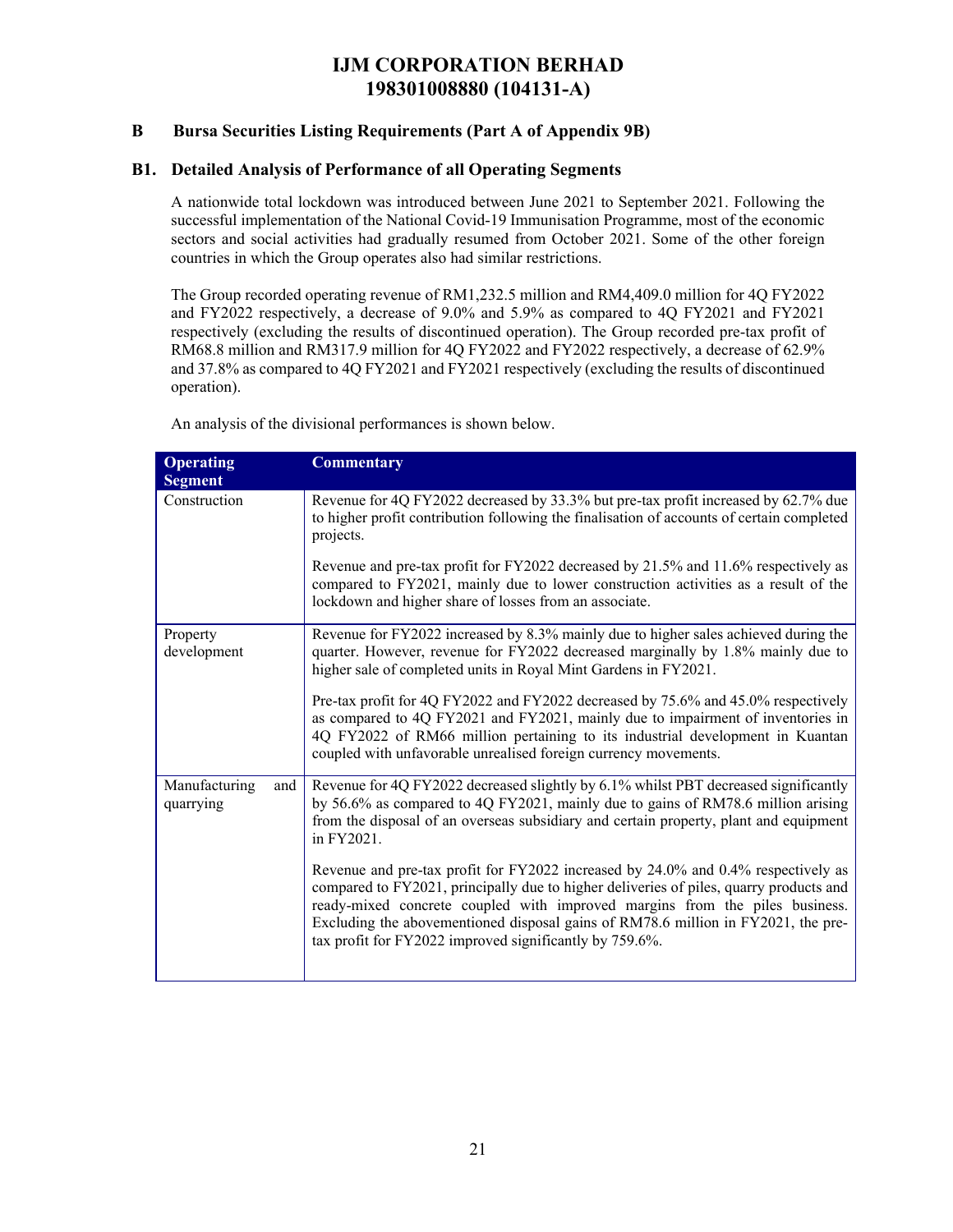### **B1. Detailed Analysis of Performance of all Operating Segments (cont'd)**

| <b>Operating</b><br><b>Segment</b> | <b>Commentary</b>                                                                                                                                                                                                                                                                                                                                                                                                                                                                                                                                                                          |
|------------------------------------|--------------------------------------------------------------------------------------------------------------------------------------------------------------------------------------------------------------------------------------------------------------------------------------------------------------------------------------------------------------------------------------------------------------------------------------------------------------------------------------------------------------------------------------------------------------------------------------------|
| Plantation                         | Revenue and pre-tax profit recognition ceased following completion of the disposal of<br>the Company's entire 56.2% equity stake in IJM Plantations Berhad to KLK, which has<br>given rise to the gain of RM633.8 million (the financial effect of the disposal is<br>explained in Note $A11(ii)$ ).                                                                                                                                                                                                                                                                                       |
| Infrastructure                     | Revenue for 4Q FY2022 improved by 28.8% since the lifting of the movement<br>restrictions. However, a pre-tax loss of RM28.0 million was recorded in 4Q FY2022,<br>mainly due to the one-off impairment of RM77 million in respect of its investment in<br>toll concession assets, higher major maintenance cost, coupled with higher foreign<br>exchange loss in 4Q FY2022 of RM9.4 million (vs 4Q FY2021 of RM1.6 million).<br>Correspondingly, revenue and pre-tax profit for FY2022 decreased by 0.3% and 81.5%<br>respectively as compared to FY2021 due to the reasons stated above. |

### **B2. Material Changes in the Quarterly Profit Before Taxation Compared to the Immediate Preceding Quarter**

The Group's pre-tax profit decreased by 56.6% to RM68.8 million compared to RM158.6 million posted in the immediate preceding quarter, mainly due to the impairment of inventories, toll concession assets and unfavorable unrealised foreign currency movements.

### **B3. Prospects for the Financial Year**

Following the transition to the endemic phase on 1 April 2022, the Group expects a gradual recovery in the business landscape to pre-pandemic levels in the financial year.

For FY2023, the Group's Construction division will be focusing on the timely execution and completion of its outstanding order book of RM4.26 billion of which RM1.68 billion of new projects were secured during FY2022. With the resumption of economic activities, the Group is optimistic about increasing its order book.

Market sentiment for the property sector had seen a strong recovery with the Property division achieving record local sales of RM2.5 billion for FY2022. With its wide array of highly sought after products in strategic locations and its unbilled sales of about RM2.3 billion, the Property division is expected to deliver a satisfactory performance for the financial year.

The Industry division's business rationalisation efforts through product quality improvements, cost optimisation and process efficiency enhancements have continued to enhance its market competitiveness. With a strong order book in hand, the division is expected to deliver a positive performance.

The performance of the Port and Toll operations has gradually recovered and the Group is optimistic of a stronger financial performance for the financial year.

With the recovery to pre-pandemic levels, the Group expects its performance for the financial year to be good.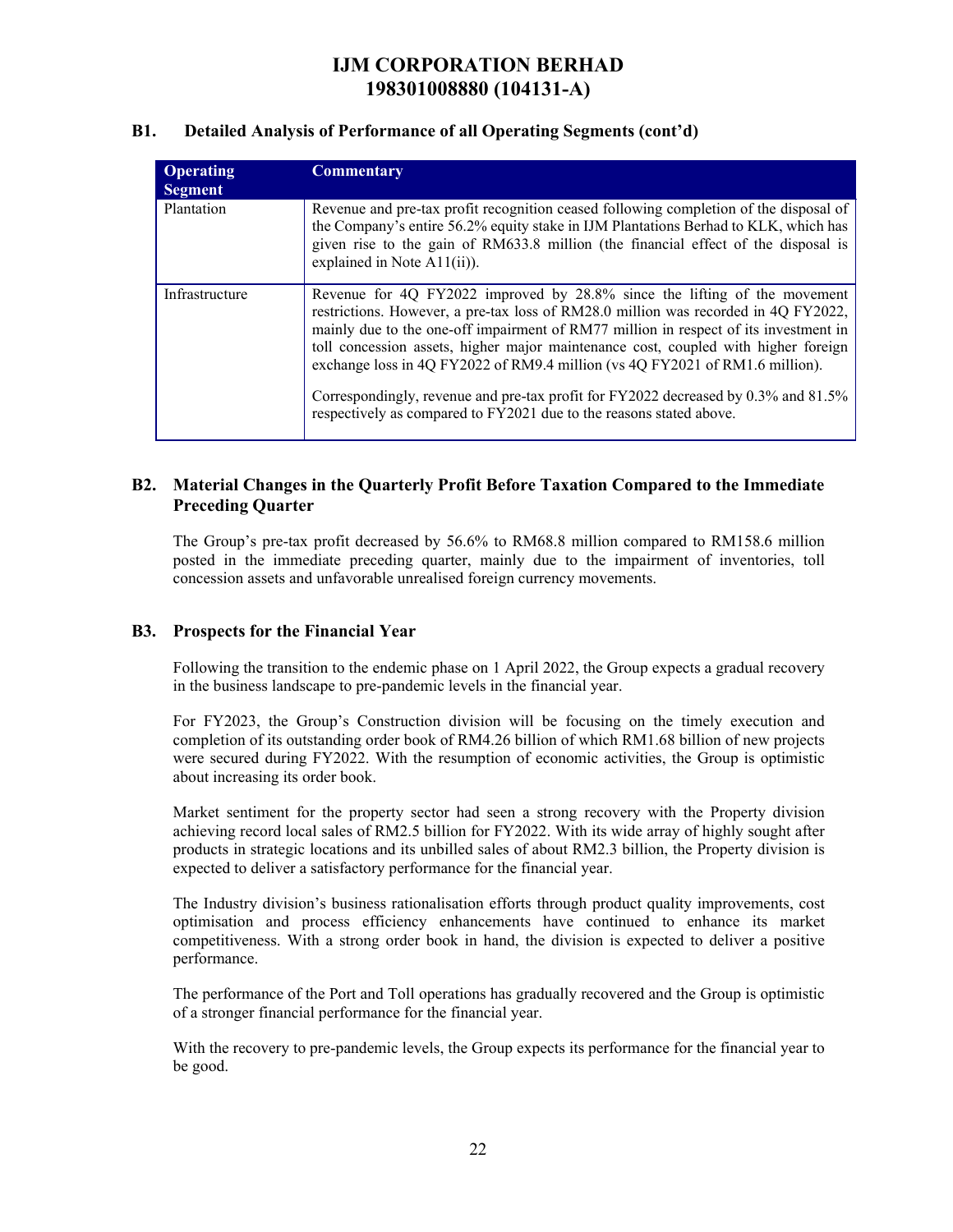#### **B4. Profit Forecast**

Not applicable.

### **B5. Taxation**

Taxation for the Group for the financial period under review is as follows:

|                               | <b>INDIVIDUAL</b><br><b>QUARTER</b><br><b>3 MONTHS ENDED</b><br><b>31 MARCH</b> |                                          | <b>CUMULATIVE</b><br><b>PERIOD</b><br><b>12 MONTHS ENDED</b><br><b>31 MARCH</b> |                                          |  |
|-------------------------------|---------------------------------------------------------------------------------|------------------------------------------|---------------------------------------------------------------------------------|------------------------------------------|--|
|                               | 2022<br><b>RM'000</b>                                                           | 2021<br><b>RM'000</b><br><b>Restated</b> | 2022<br><b>RM'000</b>                                                           | 2021<br><b>RM'000</b><br><b>Restated</b> |  |
| <b>Continuing operations:</b> |                                                                                 |                                          |                                                                                 |                                          |  |
| Malaysian income tax          | 58,361                                                                          | 64,394                                   | 163,571                                                                         | 165,940                                  |  |
| Overseas taxation             | (1,893)                                                                         | 2,505                                    | 1,528                                                                           | 4,264                                    |  |
| Deferred taxation             | 22,489                                                                          | (87, 302)                                | 17,836                                                                          | (91,309)                                 |  |
|                               | 78,957                                                                          | (20, 403)                                | 182,935                                                                         | 78,895                                   |  |
| Discontinued operation        |                                                                                 | 307                                      | 32,143                                                                          | 57,122                                   |  |
|                               | 78,957                                                                          | (20,096)                                 | 215,078                                                                         | 136,017                                  |  |

The Group's effective tax rate for continuing operations (excluding the results of associates and joint ventures which are equity accounted net of tax) for the financial year was higher than the statutory tax rate mainly due to certain expenses being not deductible for tax purposes and the non-recognition of deferred tax assets on unused tax losses of certain subsidiaries.

### **B6. Status of Corporate Proposals**

As at 31 March 2022, there were no outstanding corporate proposals.

As at 31 March 2022, the proposed utilisation of proceeds received from the disposal of IJM Plantations Berhad and the status are as follows:

|                                  |               |               |                | <b>Estimated utilisation</b><br>timeframe from the |
|----------------------------------|---------------|---------------|----------------|----------------------------------------------------|
|                                  | Proposed      | Actual        | <b>Balance</b> | completion of the disposal                         |
| Purpose                          | utilisation   | utilisation   | unutilised     | of IJM Plantations Berhad                          |
|                                  | <b>RM'000</b> | <b>RM'000</b> | <b>RM'000</b>  |                                                    |
| Future investment opportunities/ |               |               |                |                                                    |
| capital expenditure              | 430,000       | 252,395       |                | 177.605 Within 36 months                           |
|                                  |               |               |                |                                                    |
| Capital management activities    | 800.000       | 628.702       |                | 171.298 Within 24 months                           |
|                                  |               |               |                |                                                    |
| General working capital          | 300.000       | 74.689        |                | 225.311 Within 24 months                           |
|                                  |               |               |                |                                                    |
| <b>Estimated expenses</b>        | 4,000         | 2,598         |                | 1.402 Within 3 months                              |
|                                  |               |               |                |                                                    |
|                                  | 1,534,000     | 958,384       | 575,616        |                                                    |
|                                  |               |               |                |                                                    |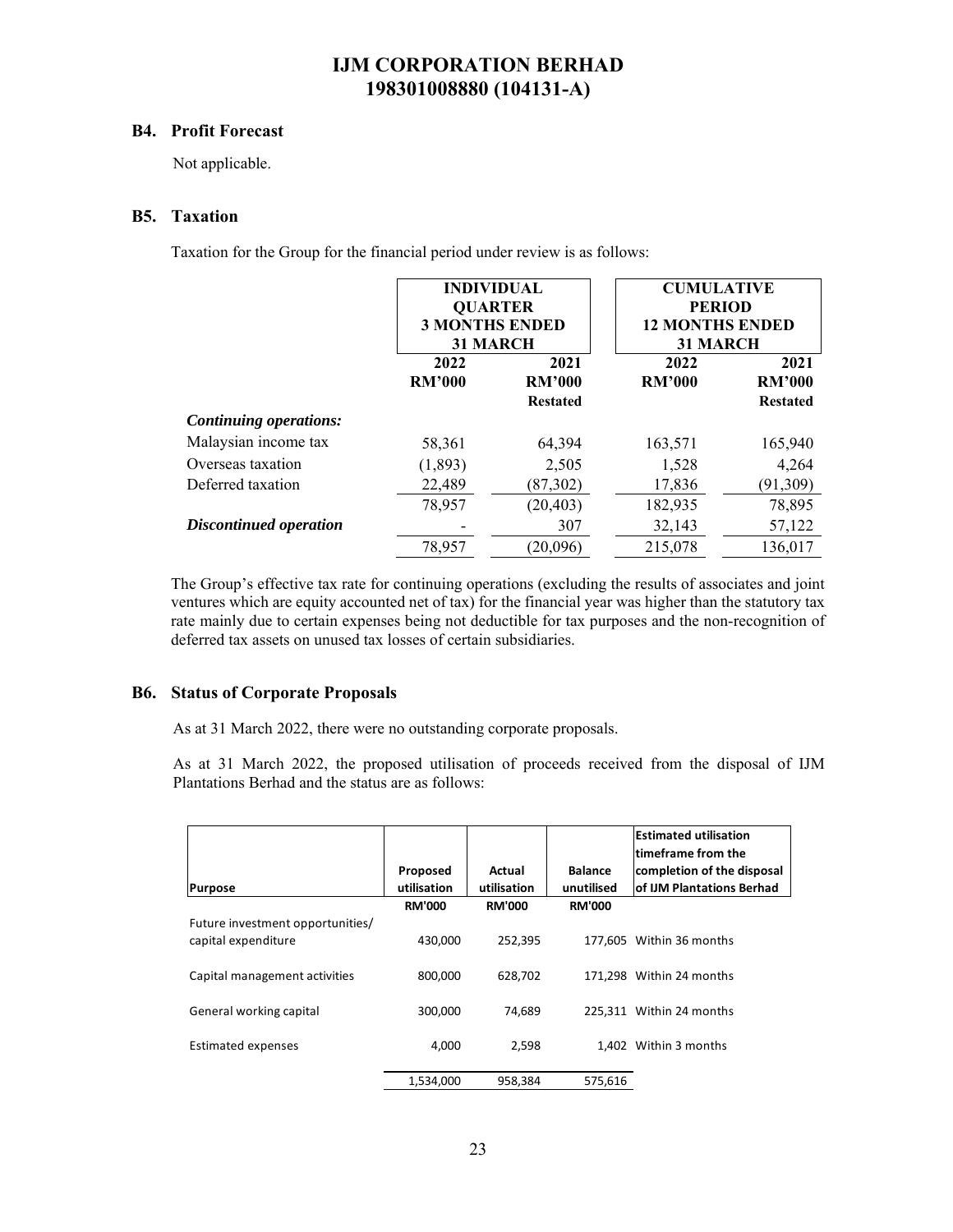### **B7. Group Borrowings**

Particulars of the Group's borrowings as at 31 March 2022 are as follows:

|                                                                       |         | As at<br>31/03/2022<br><b>RM'000</b> |
|-----------------------------------------------------------------------|---------|--------------------------------------|
| (a) (i) Short Term Borrowings                                         |         |                                      |
| Secured:-                                                             |         |                                      |
| - Islamic bonds                                                       |         | 110,000                              |
| - Term loans                                                          |         | 107,245                              |
| - Revolving credits                                                   |         | 28,630                               |
| - Government support loans (included in trade and other payables)     |         | 9,930                                |
| Unsecured:-                                                           |         |                                      |
| - Islamic bonds                                                       |         | 300,000                              |
| - Term loans                                                          |         | 372,478                              |
| - Revolving credits                                                   |         | 312,457                              |
| - Bankers' acceptances                                                |         | 9,901                                |
| - Revolving loan                                                      |         | 367,631                              |
| - Bank overdrafts                                                     |         | 10,820                               |
| - Letters of credit                                                   |         | 1,247                                |
|                                                                       |         | 1,630,339                            |
|                                                                       |         |                                      |
| (ii) Long Term Borrowings<br>Secured:-                                |         |                                      |
| - Islamic bonds                                                       |         | 1,357,333                            |
| - Term loans                                                          |         | 1,259,225                            |
| - Government support loans                                            |         | 37,319                               |
| Unsecured:-                                                           |         |                                      |
| - Islamic bonds                                                       |         | 1,200,000                            |
| - Term loans                                                          |         | 45,393                               |
|                                                                       |         | 3,899,270                            |
|                                                                       |         |                                      |
| (b) Foreign currency borrowings included in the above are as follows: |         |                                      |
|                                                                       | Foreign | RM                                   |
|                                                                       |         |                                      |

|                | Currency  | Equivalent |
|----------------|-----------|------------|
|                | 000'      | '000       |
| US Dollar      | 315,280   | 1,318,853  |
| Indian Rupee   | 6,972,815 | 386,992    |
| Pound Sterling | 305       | 1,681      |
|                |           | 1,707,526  |

### **B8. Changes in Material Litigation**

There was no material litigation since 31 March 2021.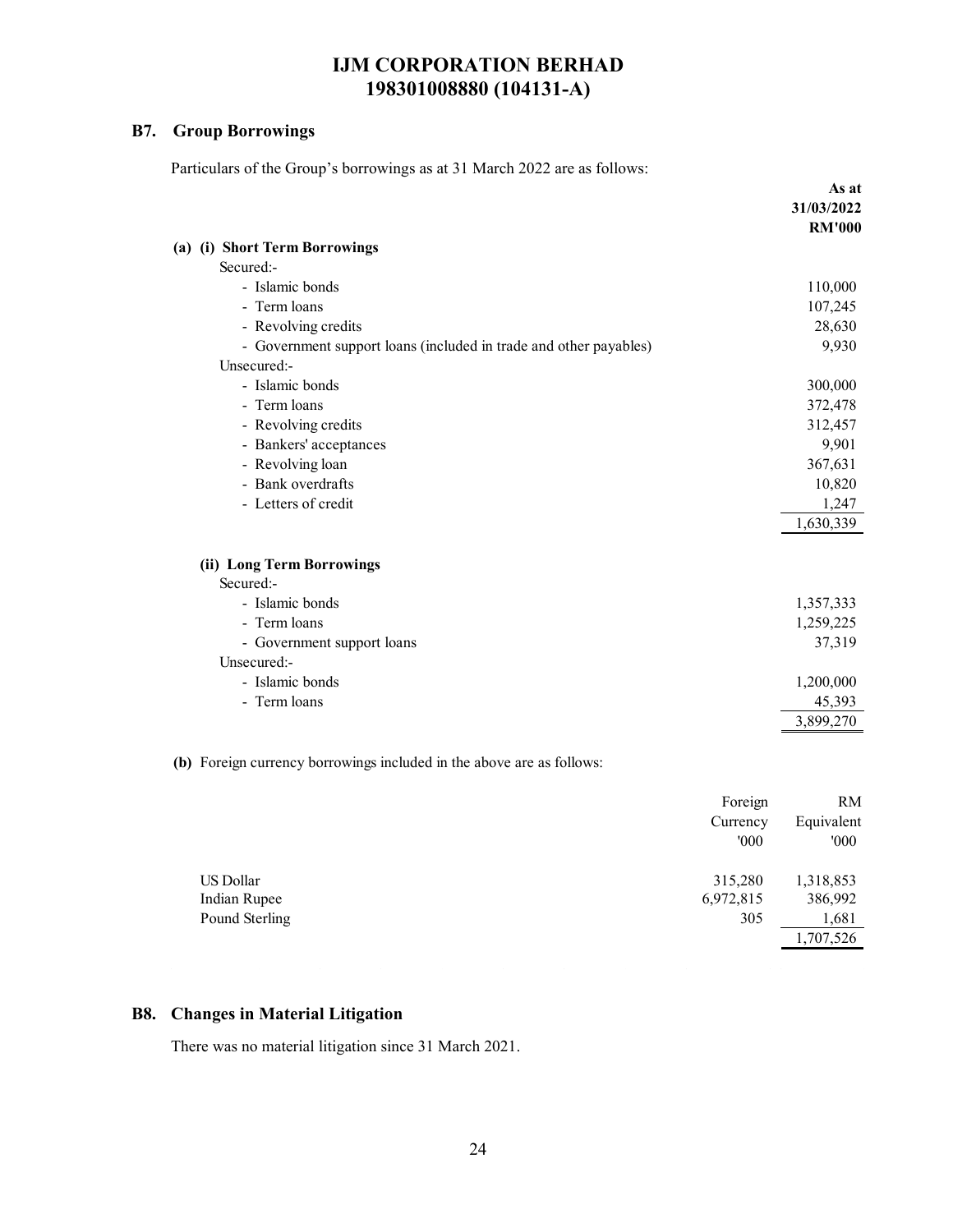### **B9. Dividends**

The Company has declared a single tier second interim dividend in respect of the financial year ended 31 March 2022 of 4 sen per share to be paid on 22 July 2022 to every member who is entitled to receive the dividend at the close of business on 30 June 2022.

In respect of the financial year ended 31 March 2022, a single tier first interim dividend and special dividend of 2 sen and 15 sen respectively per share was paid on 30 December 2021.

In respect of the financial year ended 31 March 2021, a single tier first interim dividend of 2 sen per share was paid on 30 December 2020 and a single tier second interim dividend of 4 sen per share was paid on 23 July 2021.

### **B10. Earnings per Share**

|                                                                                                    | <b>Individual Quarter</b>      |                                                |                                | <b>Cumulative Period</b>                       |  |
|----------------------------------------------------------------------------------------------------|--------------------------------|------------------------------------------------|--------------------------------|------------------------------------------------|--|
|                                                                                                    | <b>Current</b> year<br>quarter | Preceding<br>year quarter                      | <b>Current</b> year<br>to date | Preceding<br>year to date                      |  |
|                                                                                                    | 31/03/2022<br><b>RM'000</b>    | 31/03/2021<br><b>RM'000</b><br><b>Restated</b> | 31/03/2022<br><b>RM'000</b>    | 31/03/2021<br><b>RM'000</b><br><b>Restated</b> |  |
| Basic earnings per share:-<br>Net profit for the period attributable<br>to owners of the Company   |                                |                                                |                                |                                                |  |
| - Continuing operations                                                                            | 1,014                          | 153,855                                        | 102,067                        | 318,622                                        |  |
| - Discontinued operation                                                                           | 452                            | 32,269                                         | 692,823                        | 115,257                                        |  |
| Weighted average number of<br>ordinary shares ('000)                                               | 3,582,443                      | 3,625,182                                      | 3,581,465                      | 3,624,605                                      |  |
| Basic earnings per share (sen)                                                                     |                                |                                                |                                |                                                |  |
| - Continuing operations<br>- Discontinued operation                                                | 0.03<br>0.01                   | 4.24<br>0.89                                   | 2.85<br>19.34                  | 8.79<br>3.18                                   |  |
| Diluted earnings per share:-<br>Net profit for the period attributable<br>to owners of the Company |                                |                                                |                                |                                                |  |
| - Continuing operations                                                                            | 1,014                          | 153,855                                        | 102,067                        | 318,622                                        |  |
| - Discontinued operation                                                                           | 452                            | 32,269                                         | 692,823                        | 115,257                                        |  |
| Weighted average number of<br>ordinary shares ('000)                                               | 3,582,443                      | 3,625,182                                      | 3,581,465                      | 3,624,605                                      |  |
| Effect of dilution ('000)<br>- Employee share grants                                               | 2,230                          | 1,830                                          | 2,230                          | 1,830                                          |  |
| Adjusted weighted average number<br>of ordinary shares in issue and<br>issuable ('000)             | 3,584,673                      | 3,627,012                                      | 3,583,695                      | 3,626,435                                      |  |
| Diluted earnings per share (sen)                                                                   |                                |                                                |                                |                                                |  |
| - Continuing operations<br>- Discontinued operation                                                | 0.03<br>0.01                   | 4.24<br>0.89                                   | 2.85<br>19.33                  | 8.79<br>3.18                                   |  |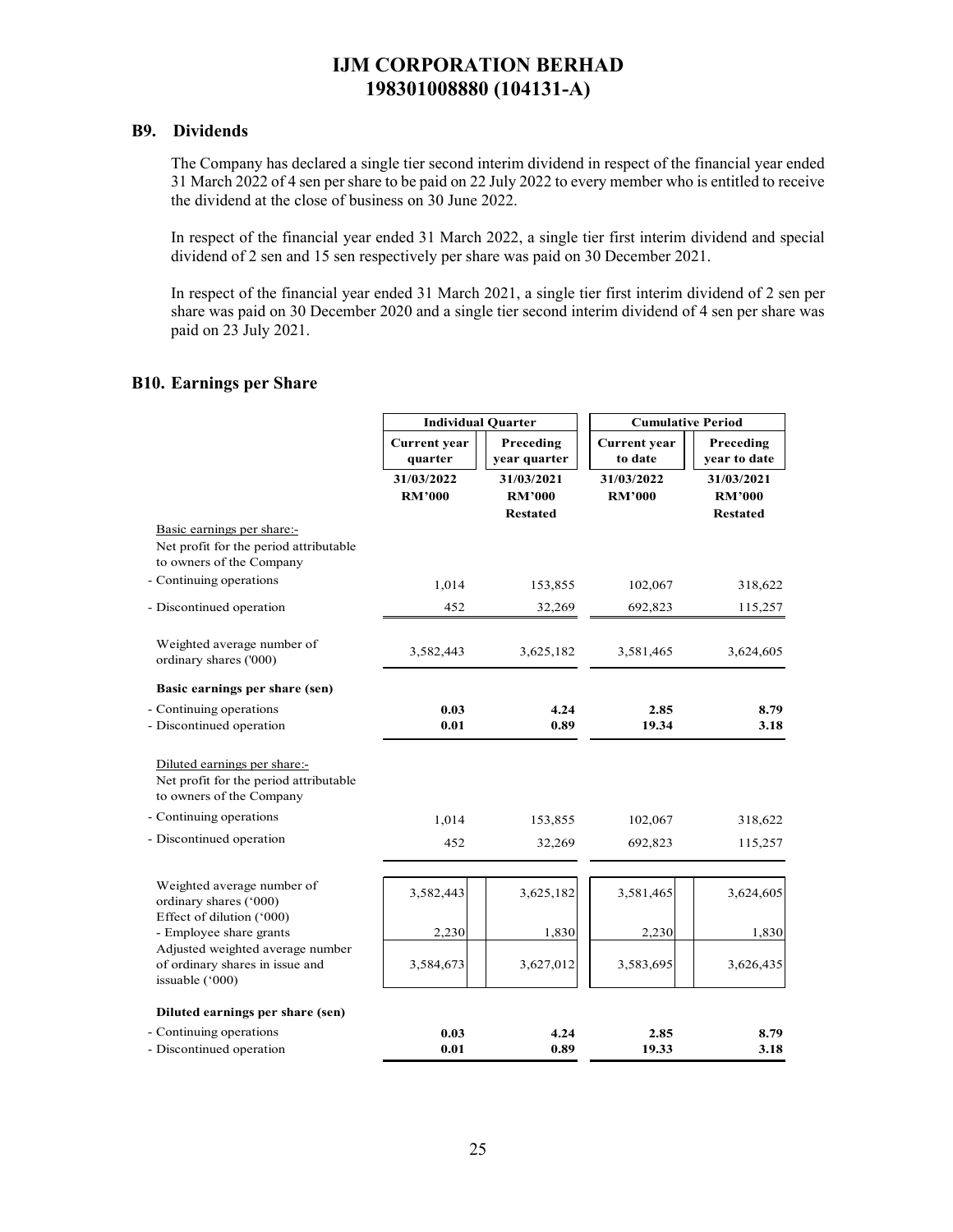### **B11. Notes to the Statement of Comprehensive Income**

|                                                                                     |                                   | <b>Individual Quarter</b>    |                                   | <b>Cumulative Period</b>     |  |
|-------------------------------------------------------------------------------------|-----------------------------------|------------------------------|-----------------------------------|------------------------------|--|
|                                                                                     | <b>Current</b><br>year<br>quarter | Preceding<br>year<br>quarter | <b>Current</b><br>year<br>to date | Preceding<br>year<br>to date |  |
|                                                                                     | 31/03/2022                        | 31/03/2021                   | 31/03/2022                        | 31/03/2021                   |  |
|                                                                                     | <b>RM'000</b>                     | <b>RM'000</b>                | <b>RM'000</b>                     | <b>RM'000</b>                |  |
| <b>Continuing operations</b>                                                        |                                   | <b>Restated</b>              |                                   | <b>Restated</b>              |  |
| Interest income                                                                     | 54,800                            | 45,480                       | 151,183                           | 130,110                      |  |
| Other income (including investment income)                                          | 59,739                            | 13,471                       | 103,936                           | 64,059                       |  |
|                                                                                     |                                   |                              |                                   |                              |  |
| Interest expense                                                                    | (50, 013)                         | (51, 596)                    | (188, 295)                        | (198, 256)                   |  |
| Depreciation and amortisation                                                       | (86,005)                          | (73, 429)                    | (316,056)                         | (295, 820)                   |  |
| Net reversal of/(allowance for) impairment of receivables                           | 32,437                            | (40, 577)                    | 32,865                            | (31,578)                     |  |
| Net write down of inventories<br>Net gains on disposal of investments or properties | (64, 036)                         | (24,671)                     | (38,970)                          | (23,780)                     |  |
|                                                                                     | 17,907                            | 75,170                       | 28,735                            | 85,233                       |  |
| Net allowance for impairment of assets                                              | (95, 515)                         | (35,209)                     | (95, 952)                         | (36,375)                     |  |
| Net foreign exchange (losses)/gains                                                 | (21, 473)                         | 497                          | (23, 035)                         | 33,086                       |  |
| Net gains/(losses) on derivatives                                                   | 3,665                             | 12,418                       | (2,708)                           | 977                          |  |
| <b>Discontinued operation</b>                                                       |                                   |                              |                                   |                              |  |
| Interest income                                                                     |                                   | 1,034                        | 15,249                            | 3,807                        |  |
| Other income (including investment income)                                          |                                   | 519                          | 1,593                             | 2,093                        |  |
| Interest expense                                                                    | ۰                                 | (3,596)                      | (5, 331)                          | (18,273)                     |  |
| Depreciation and amortisation                                                       |                                   | (27,326)                     | (50,699)                          | (116,918)                    |  |
| Net allowance for impairment of receivables                                         |                                   | (163)                        | (5)                               | (163)                        |  |
| Net write down of inventories                                                       |                                   | (835)                        |                                   | (835)                        |  |
| Net gains on disposal of investments or properties                                  | 1,402                             |                              | 633,791                           |                              |  |
| Net allowance for impairment of assets                                              |                                   | (20)                         | (411)                             | (20)                         |  |
| Net foreign exchange (losses)/gains                                                 |                                   | (3,908)                      | 7,162                             | 82,390                       |  |
| Net losses on derivatives                                                           |                                   | (1, 105)                     | (764)                             | (12, 224)                    |  |
|                                                                                     |                                   |                              |                                   |                              |  |

The above disclosure is prepared in accordance with paragraph 16 of Appendix 9B of the Main Market Listing Requirements ("MMLR") issued by Bursa Malaysia Securities Berhad. Except for the above, the rest of the items required for disclosures pursuant to paragraph 16 of the MMLR are not applicable to the Group.

#### **B12 Derivative financial instruments**

### **Cross Currency Swap Contracts**

The Group entered into a Cross Currency Swap contract offered by a reputable bank in Malaysia to swap USD floating rate liabilities into MYR floating rate liabilities, thus hedging the USD/MYR currency risk and the interest rate risk.

As at 31 March 2022, the outstanding notional value of the cross currency swap contract and its fair value is as follows:

| Cross currency swap<br>contracts | <b>Notional value</b><br>outstanding as at<br>31/03/2022<br>(USD'000) | <b>Notional value</b><br>outstanding as at<br>31/03/2022<br>(RM'000) | <b>Fair value</b><br>of the derivative<br>financial instrument<br>as at 31/03/2022<br>(RM'000) |
|----------------------------------|-----------------------------------------------------------------------|----------------------------------------------------------------------|------------------------------------------------------------------------------------------------|
| Less than 1 year                 | 87,500                                                                | 367,631                                                              | (337)                                                                                          |